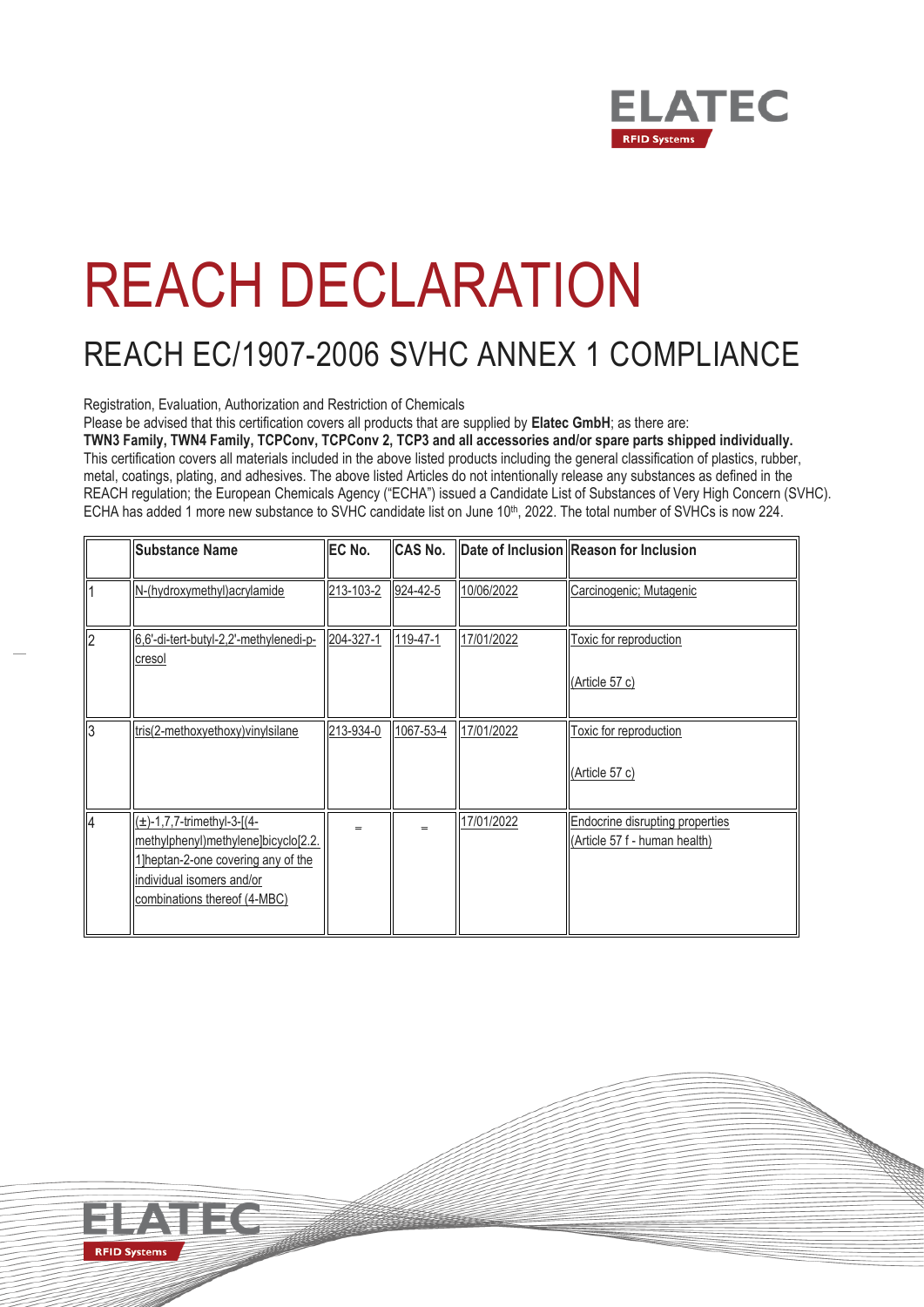| $\overline{5}$ | S-(tricyclo(5.2.1.02,6)deca-3-en-8(or 401-850-9                   | 255881-94-17/01/2022 |            | PBT (Article 57 d)                       |
|----------------|-------------------------------------------------------------------|----------------------|------------|------------------------------------------|
|                | 9)-yl O-(isopropyl or isobutyl or 2-                              |                      |            |                                          |
|                | ethylhexyl) O-(isopropyl or isobutyl                              |                      |            |                                          |
|                | or 2-ethylhexyl) phosphorodithioate                               |                      |            |                                          |
|                |                                                                   |                      |            |                                          |
| 6              | Phenol, alkylation products (mainly                               |                      | 08/07/2021 | Toxic for reproduction (Article 57c)     |
|                | in para position) with C12-rich                                   |                      |            |                                          |
|                | branched alkyl chains from                                        |                      |            | Endocrine disrupting properties (Article |
|                | oligomerisation, covering any                                     |                      |            | 57(f) - environment)                     |
|                | individual isomers and/ or                                        |                      |            |                                          |
|                | combinations thereof (PDDP)                                       |                      |            | Endocrine disrupting properties (Article |
|                |                                                                   |                      |            | 57(f) - human health)                    |
|                | Phenol, dodecyl-, branched EG-Nr.:                                |                      |            |                                          |
|                | 310-154-3   CAS-Nr.: 121158-58-5                                  |                      |            |                                          |
|                |                                                                   |                      |            |                                          |
|                | 4-isododecylphenol EG-Nr.: 608-                                   |                      |            |                                          |
|                | 055-8   CAS-Nr.: 27459-10-5                                       |                      |            |                                          |
|                |                                                                   |                      |            |                                          |
|                | Phenol, 4-dodecyl, branched EG-Nr.<br>-   CAS-Nr. : 210555-94-5   |                      |            |                                          |
|                |                                                                   |                      |            |                                          |
|                | Phenol, (tetrapropenyl) derivatives                               |                      |            |                                          |
|                | EG-Nr.: -   CAS-Nr.: 74499-35-7                                   |                      |            |                                          |
|                |                                                                   |                      |            |                                          |
|                | Phenol, 4-isododecyl- EG-Nr. : -                                  |                      |            |                                          |
|                | CAS-Nr.: 27147-75-7                                               |                      |            |                                          |
|                |                                                                   |                      |            |                                          |
|                | Phenol, tetrapropylene- EG-Nr. : -                                |                      |            |                                          |
|                | CAS-Nr.: 57427-55-1                                               |                      |            |                                          |
|                |                                                                   |                      |            |                                          |
| 117            | orthoboric acid, sodium salt                                      |                      | 08/07/2021 | Toxic for reproduction (Article 57c)     |
|                |                                                                   |                      |            |                                          |
|                | Boric acid, sodium salt EG-Nr.: 215-                              |                      |            |                                          |
|                | 604-1   CAS-Nr. : 1333-73-9                                       |                      |            |                                          |
|                |                                                                   |                      |            |                                          |
|                | Orthoboric acid, sodium salt EG-Nr. :                             |                      |            |                                          |
|                | 237-560-2   CAS-Nr.: 13840-56-7                                   |                      |            |                                          |
|                |                                                                   |                      |            |                                          |
|                | Boric acid (H3BO3), disodium salt                                 |                      |            |                                          |
|                | EG-Nr.: -   CAS-Nr.: 22454-04-2                                   |                      |            |                                          |
|                |                                                                   |                      |            |                                          |
|                | boric acid (H3BO3), sodium salt,                                  |                      |            |                                          |
|                | hydrate EG-Nr. : -   CAS-Nr. :                                    |                      |            |                                          |
|                | 25747-83-5                                                        |                      |            |                                          |
|                |                                                                   |                      |            |                                          |
|                | Boric acid (H3BO3), sodium salt                                   |                      |            |                                          |
|                | (1:1) EG-Nr.: -   CAS-Nr.: 14890-                                 |                      |            |                                          |
|                | $53-0$                                                            |                      |            |                                          |
|                |                                                                   |                      |            |                                          |
|                | Trisodium orthoborate EG-Nr.: 238-<br>253-6   CAS-Nr.: 14312-40-4 |                      |            |                                          |
|                |                                                                   |                      |            |                                          |
|                |                                                                   |                      |            |                                          |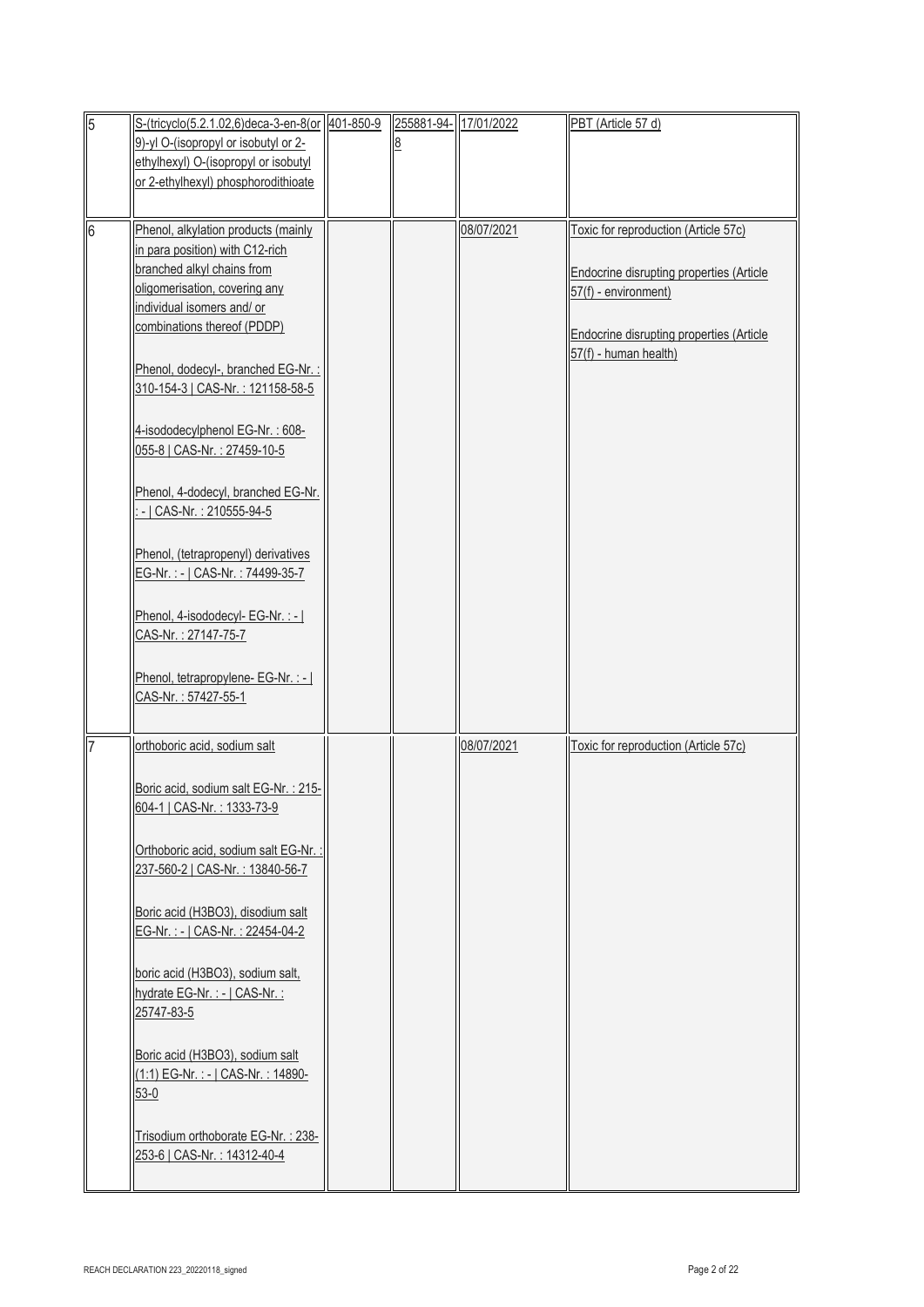| $\overline{8}$ | Medium-chain chlorinated paraffins             |           |                | 08/07/2021 | PBT (Article 57d)                           |
|----------------|------------------------------------------------|-----------|----------------|------------|---------------------------------------------|
|                | (MCCP)                                         |           |                |            |                                             |
|                |                                                |           |                |            | vPvB (Article 57e)                          |
|                | UVCB substances consisting of                  |           |                |            |                                             |
|                |                                                |           |                |            |                                             |
|                | more than or equal to 80% linear               |           |                |            |                                             |
|                | chloroalkanes with carbon chain                |           |                |            |                                             |
|                | lengths within the range from C14 to           |           |                |            |                                             |
|                | C17                                            |           |                |            |                                             |
|                |                                                |           |                |            |                                             |
|                | Alkanes, C14-16, chloro EG-Nr. : -             |           |                |            |                                             |
|                | CAS-Nr.: 1372804-76-6                          |           |                |            |                                             |
|                |                                                |           |                |            |                                             |
|                |                                                |           |                |            |                                             |
|                | di-, tri- and tetrachlorotetradecane           |           |                |            |                                             |
|                | EG-Nr.: 950-299-5   CAS-Nr.:-                  |           |                |            |                                             |
|                |                                                |           |                |            |                                             |
|                | Alkanes, C14-17, chloro EG-Nr.:                |           |                |            |                                             |
|                | 287-477-0   CAS-Nr.: 85535-85-9                |           |                |            |                                             |
|                |                                                |           |                |            |                                             |
|                |                                                |           |                |            |                                             |
|                | Tetradecane, chloro derivs. EG-Nr.:            |           |                |            |                                             |
|                | CAS-Nr.: 198840-65-2                           |           |                |            |                                             |
|                |                                                |           |                |            |                                             |
| $\overline{9}$ | glutaral                                       | 203-856-5 | $111 - 30 - 8$ | 08/07/2021 | Respiratory sensitising properties (Article |
|                |                                                |           |                |            | 57(f) - human health)                       |
|                |                                                |           |                |            |                                             |
|                |                                                |           |                |            |                                             |
| 10             | 4,4'-(1-methylpropylidene) bisphenol 201-025-1 |           | $77-40-7$      | 08/07/2021 | Endocrine disrupting properties (Article    |
|                |                                                |           |                |            | 57(f) - environment)                        |
|                |                                                |           |                |            |                                             |
|                |                                                |           |                |            | Endocrine disrupting properties (Article    |
|                |                                                |           |                |            | 57(f) - human health)                       |
|                |                                                |           |                |            |                                             |
|                |                                                |           |                |            |                                             |
| 11             | 2-(4-tert-                                     |           |                | 08/07/2021 | Toxic for reproduction (Article 57c)        |
|                | butylbenzyl)propionaldehyde and its            |           |                |            |                                             |
|                | individual stereoisomers                       |           |                |            |                                             |
|                |                                                |           |                |            |                                             |
|                |                                                |           |                |            |                                             |
|                | 2-(4-tert-                                     |           |                |            |                                             |
|                | butylbenzyl) propionaldehyde EG-Nr.            |           |                |            |                                             |
|                | 201-289-8   CAS-Nr.: 80-54-6                   |           |                |            |                                             |
|                |                                                |           |                |            |                                             |
|                | (2S)-3-(4-tert-butylphenyl)-2-                 |           |                |            |                                             |
|                | methylpropanal EG-Nr. : -   CAS-Nr.            |           |                |            |                                             |
|                | 75166-30-2                                     |           |                |            |                                             |
|                |                                                |           |                |            |                                             |
|                |                                                |           |                |            |                                             |
|                | (2R)-3-(4-tert-butylphenyl)-2-                 |           |                |            |                                             |
|                | methylpropanal EG-Nr. : -   CAS-Nr.            |           |                |            |                                             |
|                | 75166-31-3                                     |           |                |            |                                             |
|                |                                                |           |                |            |                                             |
| 12             | 2,2-bis(bromomethyl)propane-1,3-               |           |                | 08/07/2021 | Carcinogenic (Article 57a)                  |
|                | diol (BMP); 2,2-dimethylpropan-1-ol,           |           |                |            |                                             |
|                |                                                |           |                |            |                                             |
|                | tribromo derivative/3-bromo-2,2-               |           |                |            |                                             |
|                | bis(bromomethyl)-1-propanol                    |           |                |            |                                             |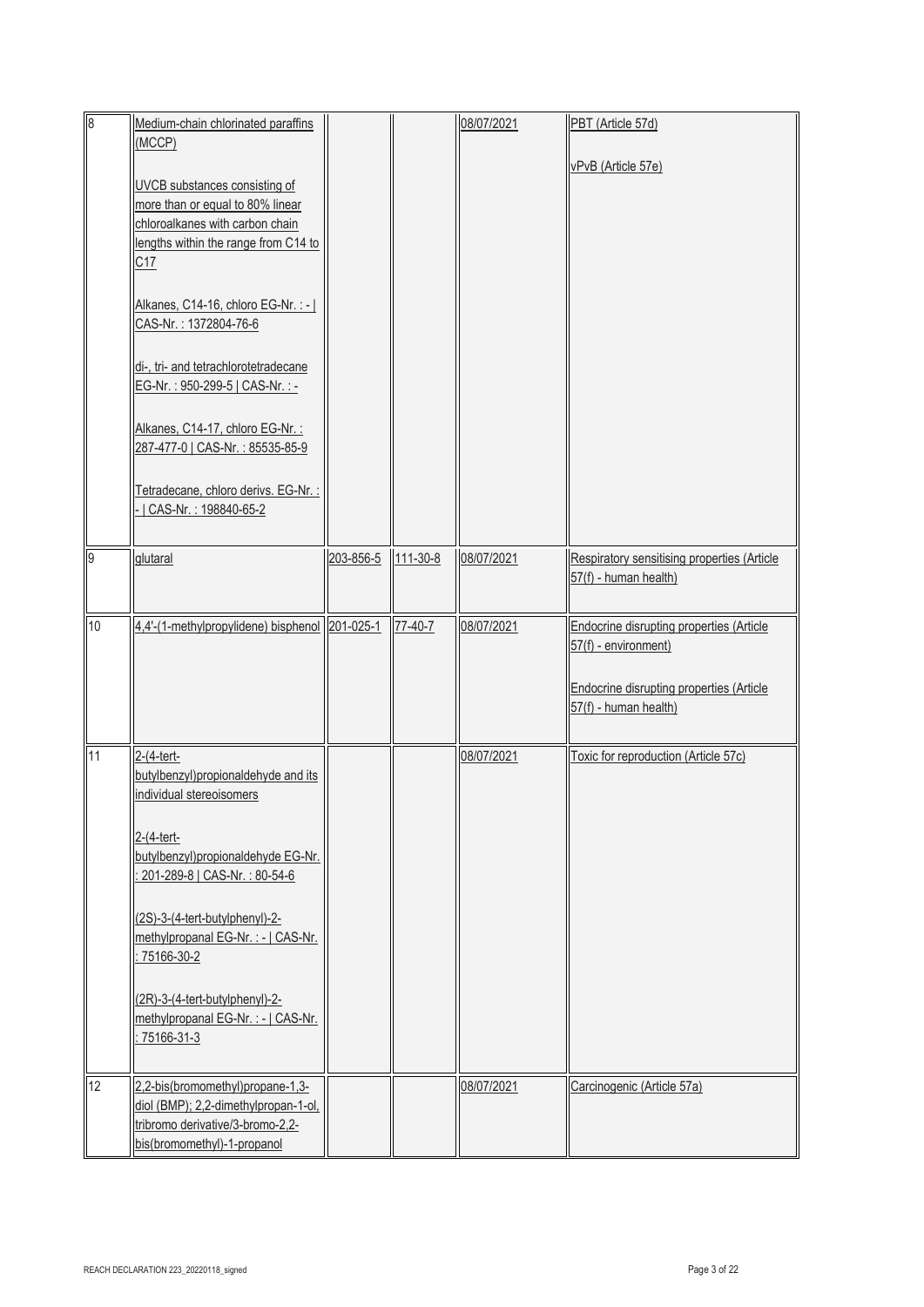| 13 | (TBNPA); 2,3-dibromo-1-propanol<br>$(2,3-DBPA)$<br>2,3-dibromo-1-propanol (2,3-DBPA)<br>EG-Nr.: 202-480-9   CAS-Nr.: 96-<br>$13-9$<br>3-bromo-2,2-bis(bromomethyl)-1-<br>propanol (TBNPA) EG-Nr. : -   CAS-<br>Nr.: 1522-92-5<br>2,2-dimethylpropan-1-ol, tribromo<br>derivative (TBNPA) EG-Nr.: 253-<br>057-0   CAS-Nr.: 36483-57-5<br>2,2-bis(bromomethyl)propane-1,3-<br>diol (BMP) EG-Nr.: 221-967-7  <br>CAS-Nr.: 3296-90-0<br>1,4-dioxane                                                  | 204-661-8              | 123-91-1                | 08/07/2021 | Carcinogenic (Article 57a)                                                                                                                                                                                                             |
|----|--------------------------------------------------------------------------------------------------------------------------------------------------------------------------------------------------------------------------------------------------------------------------------------------------------------------------------------------------------------------------------------------------------------------------------------------------------------------------------------------------|------------------------|-------------------------|------------|----------------------------------------------------------------------------------------------------------------------------------------------------------------------------------------------------------------------------------------|
|    |                                                                                                                                                                                                                                                                                                                                                                                                                                                                                                  |                        |                         |            | Equivalent level of concern having probable<br>serious effects to human health (Article<br>57(f) - human health)<br>Equivalent level of concern having probable<br>serious effects to the environment (Article<br>57(f) - environment) |
| 14 | Dioctyltin dilaurate, stannane,<br>dioctyl-, bis(coco acyloxy) derivs.,<br>and any other stannane, dioctyl-,<br>bis(fatty acyloxy) derivs. wherein<br>C12 is the predominant carbon<br>number of the fatty acyloxy moiety<br>dioctyltin dilaurate; stannane,<br>dioctyl-, bis(coco acyloxy) derivs.<br>EG-Nr. : -   CAS-Nr. : -<br>Stannane, dioctyl-, bis(coco acyloxy)<br>derivs. EG-Nr.: 293-901-5   CAS-Nr.<br>91648-39-4<br>Dioctyltin dilaurate EG-Nr.: 222-<br>883-3   CAS-Nr.: 3648-18-8 | 293-901-5<br>222-883-3 | 91648-39-4<br>3648-18-8 | 19/01/2021 | Toxic for reproduction (Article 57c)                                                                                                                                                                                                   |
| 15 | Bis(2-(2-methoxyethoxy)ethyl)ether                                                                                                                                                                                                                                                                                                                                                                                                                                                               | 205-594-7 143-24-8     |                         | 19/01/2021 | Toxic for reproduction (Article 57c)                                                                                                                                                                                                   |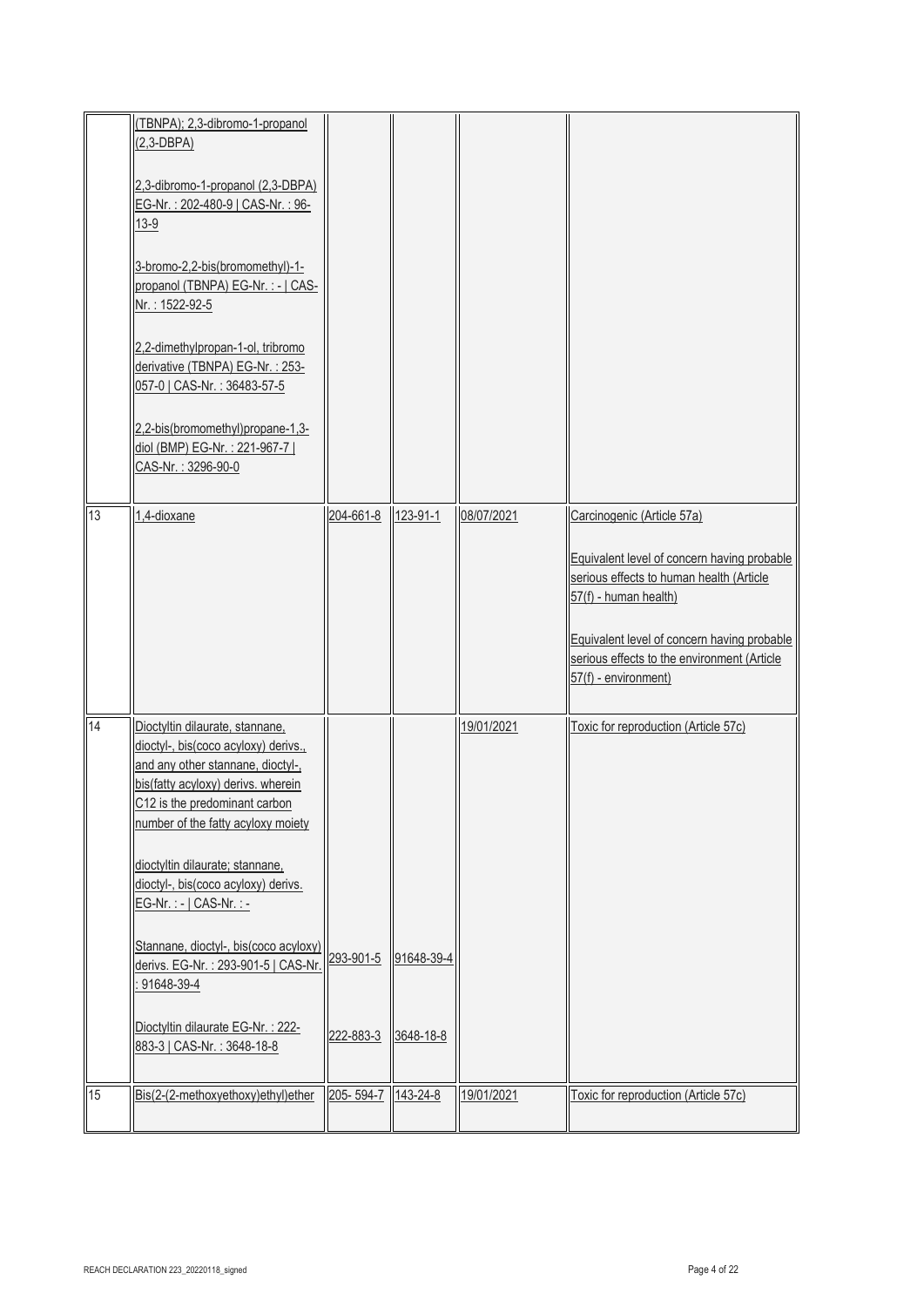| 16 | Dibutylbis(pentane-2,4-dionato-<br>$O,O^{\prime}$ )tin                                                                                                                    | 245-152-0 |               | 22673-19-4 25/06/2020 | Toxic for reproduction (Article 57c)                                                                                                                                                                                                   |
|----|---------------------------------------------------------------------------------------------------------------------------------------------------------------------------|-----------|---------------|-----------------------|----------------------------------------------------------------------------------------------------------------------------------------------------------------------------------------------------------------------------------------|
| 17 | Butyl 4-hydroxybenzoate                                                                                                                                                   | 202-318-7 | 94-26-8       | 25/06/2020            | Endocrine disrupting properties (Article<br>57(f) - human health)                                                                                                                                                                      |
| 18 | 2-methylimidazole                                                                                                                                                         | 211-765-7 | 693-98-1      | 25/06/2020            | Toxic for reproduction (Article 57c)                                                                                                                                                                                                   |
| 19 | 1-vinylimidazole                                                                                                                                                          | 214-012-0 | 1072-63-5     | 25/06/2020            | Toxic for reproduction (Article 57c)                                                                                                                                                                                                   |
| 20 | Perfluorobutane sulfonic acid<br>(PFBS) and its salts                                                                                                                     |           |               | 16/01/2020            | Equivalent level of concern having probable<br>serious effects to human health (Article<br>57(f) - human health)<br>Equivalent level of concern having probable<br>serious effects to the environment (Article<br>57(f) - environment) |
| 21 | Diisohexyl phthalate                                                                                                                                                      | 276-090-2 |               | 71850-09-4 16/01/2020 | Toxic for reproduction (Article 57c)                                                                                                                                                                                                   |
| 22 | 2-methyl-1-(4-methylthiophenyl)-2-<br>morpholinopropan-1-one                                                                                                              | 400-600-6 |               | 71868-10-5 16/01/2020 | Toxic for reproduction (Article 57c)                                                                                                                                                                                                   |
| 23 | 2-benzyl-2-dimethylamino-4'-<br>morpholinobutyrophenone                                                                                                                   | 404-360-3 |               | 119313-12- 16/01/2020 | Toxic for reproduction (Article 57c)                                                                                                                                                                                                   |
| 24 | 2-methoxyethyl acetate                                                                                                                                                    | 203-772-9 | 110-49-6      | 16/07/2019            | Toxic for reproduction (Article 57c)                                                                                                                                                                                                   |
| 25 | Tris(4-nonylphenyl, branched and<br>linear) phosphite (TNPP) with $\ge$<br>0.1% w/w of 4-nonylphenol,<br>branched and linear (4-NP)                                       |           |               | 16/07/2019.           | Endocrine disrupting properties (Article<br>$57(f)$ – environment)                                                                                                                                                                     |
| 26 | 2,3,3,3-tetrafluoro-2-<br>(heptafluoropropoxy)propionic acid,<br>its salts and its acyl halides<br>(covering any of their individual<br>isomers and combinations thereof) |           |               | 16/07/2019            | Equivalent level of concern having probable<br>serious effects to the environment and<br>health                                                                                                                                        |
| 27 | 4-tert-butylphenol                                                                                                                                                        | 202-679-0 | $98 - 54 - 4$ | 16/07/2019            | Endocrine disrupting properties (Article<br>$57(f)$ – environment)                                                                                                                                                                     |
| 28 | 1,7,7-trimethyl-3-<br>(phenylmethylene)bicyclo[2.2.1]hept<br>an-2-one<br>3-benzylidene camphor; 3-BC                                                                      | 239-139-9 |               | 15087-24-8 15/01/2019 | Endocrine disrupting properties<br>(Article 57(f) - environment)                                                                                                                                                                       |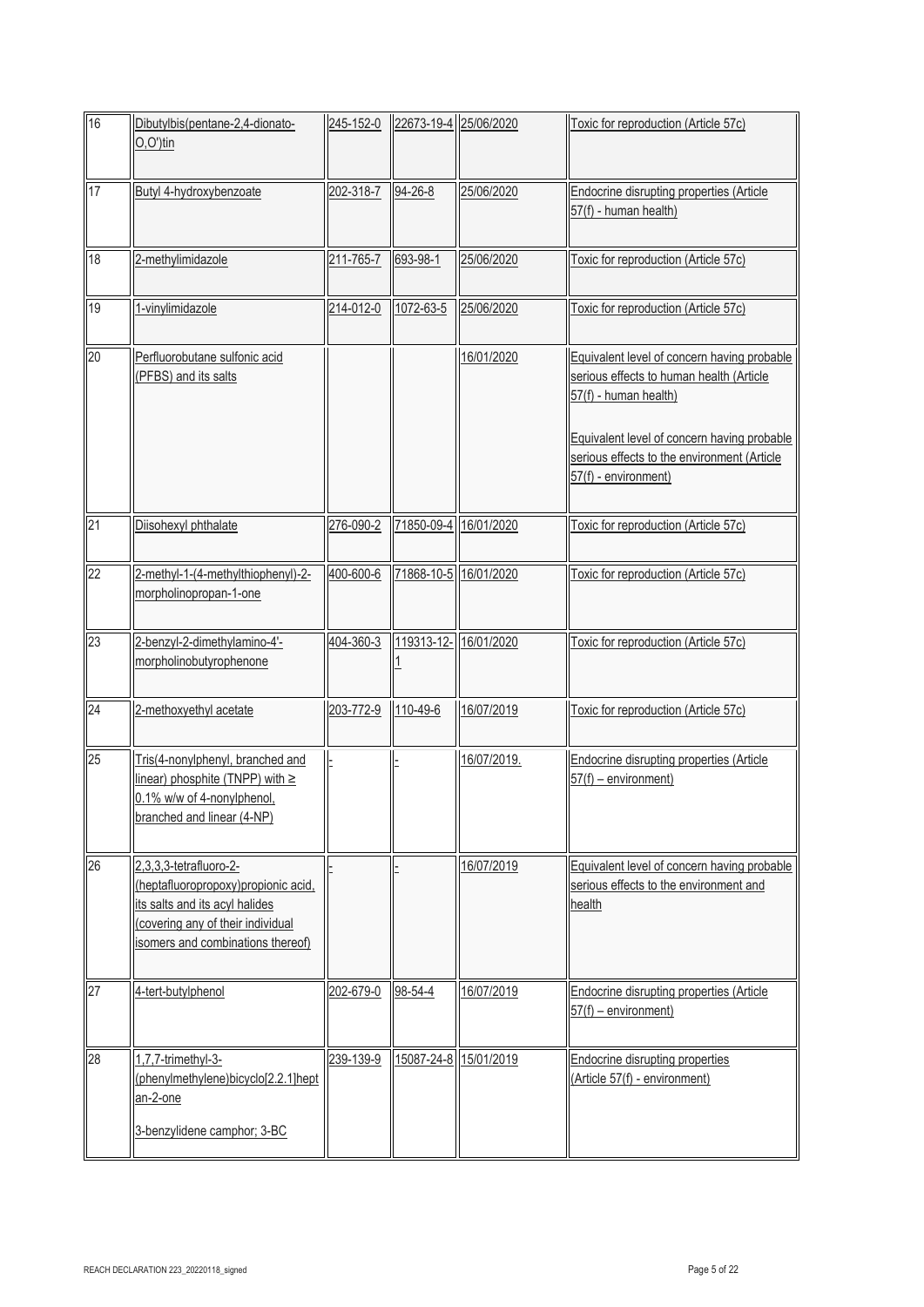| 29      | 2,2-bis(4'-hydroxyphenyl)-4-<br>methylpentane     | 401-720-1 | 6807-17-6               | 15/01/2019 | Toxic for reproduction (Article 57c)                                            |
|---------|---------------------------------------------------|-----------|-------------------------|------------|---------------------------------------------------------------------------------|
| 30      | Benzo[k]fluoranthene                              | 205-916-6 | 207-08-9                |            | 15/01/2019 Carcinogenic (Article 57a)                                           |
|         |                                                   |           |                         |            | PBT (Article 57d)                                                               |
|         |                                                   |           |                         |            | vPvB (Article 57e)                                                              |
| 31      | Fluoranthene                                      | 205-912-4 | 206-44-0;<br>93951-69-0 |            | 15/01/2019 PBT (Article 57d)                                                    |
|         |                                                   |           |                         |            | vPvB (Article 57e)                                                              |
| SS<br>2 | Phenanthrene                                      | 201-581-5 | 85-01-8                 |            | 15/01/2019 vPvB (Article 57e)                                                   |
| 33      | Pyrene                                            | 204-927-3 | 129-00-0;<br>1718-52-1  |            | 15/01/2019 PBT (Article 57d)                                                    |
|         |                                                   |           |                         |            | vPvB (Article 57e)                                                              |
| 34      | Benzene-1,2,4-tricarboxylic acid 1,2<br>anhydride | 209-008-0 | 552-30-7                |            | 27/06/2018 Respiratory sensitising properties (Article<br>57(f) - human health) |
|         | trimellitic anhydride; TMA                        |           |                         |            |                                                                                 |
| 35      | Benzo[ghi]perylene                                | 205-883-8 | 191-24-2                |            | 27/06/2018 PBT (Article 57d)                                                    |
|         |                                                   |           |                         |            | vPvB (Article 57e)                                                              |
| 36      | Decamethylcyclopentasiloxane                      | 208-764-9 | 541-02-6                |            | 27/06/2018 PBT (Article 57d)                                                    |
|         | D <sub>5</sub>                                    |           |                         |            | vPvB (Article 57e)                                                              |
| 37      | Dicyclohexyl phthalate                            | 201-545-9 | 84-61-7                 |            | 27/06/2018 Toxic for reproduction (Article 57c)                                 |
|         | <b>DCHP</b>                                       |           |                         |            | Endocrine disrupting properties (Article 57(f)<br>- human health)               |
| 38      | Disodium octaborate                               | 234-541-0 | 12008-41-2              |            | 27/06/2018 Toxic for reproduction (Article 57c)                                 |
| 39      | Dodecamethylcyclohexasiloxane                     | 208-762-8 | 540-97-6                |            | 27/06/2018 PBT (Article 57d)                                                    |
|         | D <sub>6</sub>                                    |           |                         |            | vPvB (Article 57e)                                                              |
| 40      | Ethylenediamine<br><b>EDA</b>                     | 203-468-6 | $107 - 15 - 3$          | 27/06/2018 | Respiratory sensitising properties (Article<br>57(f) - human health)            |
| 41      | Lead                                              | 231-100-4 | 7439-92-1               | 27/06/2018 | Toxic for reproduction (Article 57c)                                            |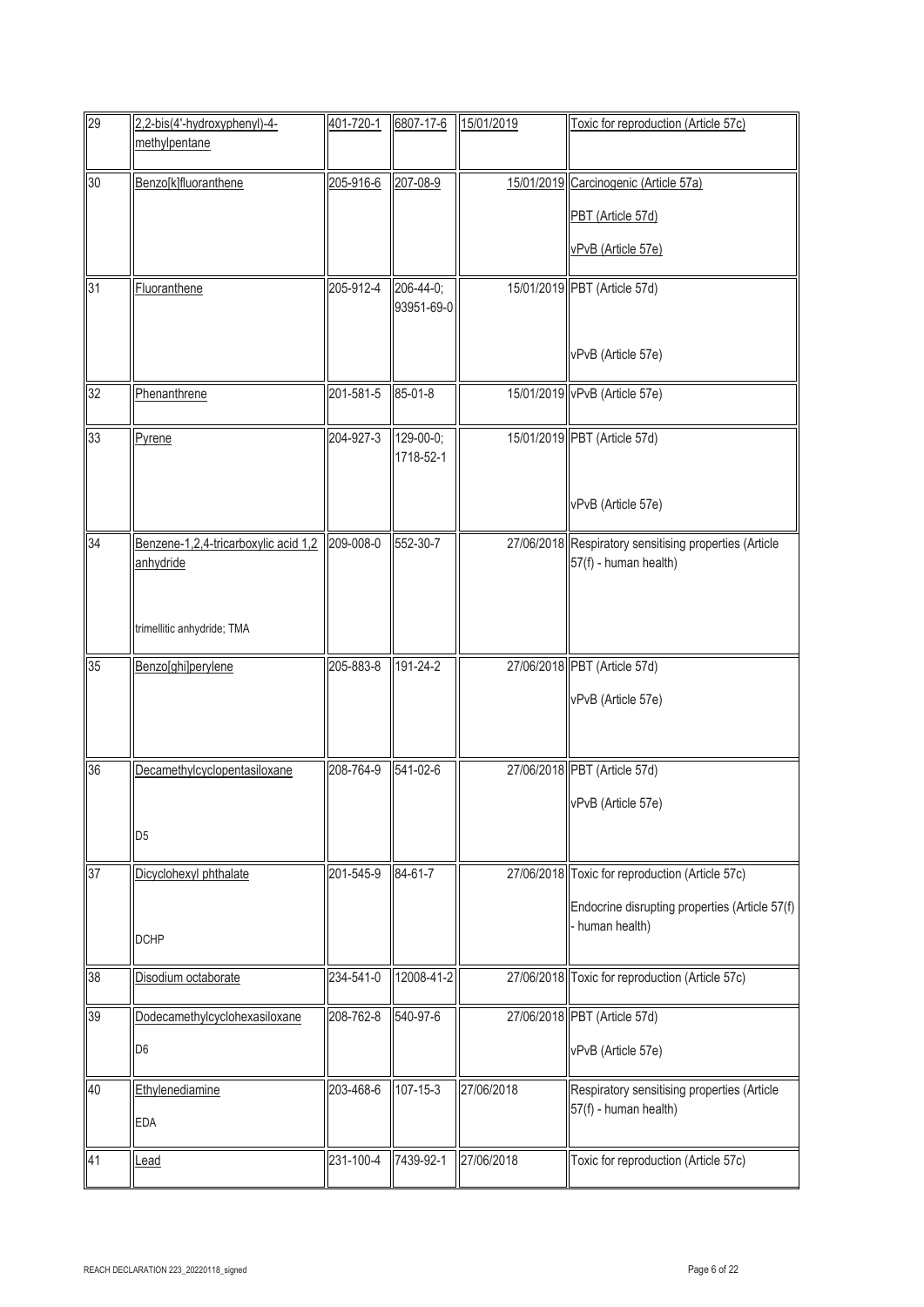| 42 | Octamethylcyclotetrasiloxane                                                                                                                                                                      | 209-136-7 | 556-67-2                       | 27/06/2018 | PBT (Article 57d)                                                                                                                                 |
|----|---------------------------------------------------------------------------------------------------------------------------------------------------------------------------------------------------|-----------|--------------------------------|------------|---------------------------------------------------------------------------------------------------------------------------------------------------|
|    | D <sub>4</sub>                                                                                                                                                                                    |           |                                |            | vPvB (Article 57e)                                                                                                                                |
| 43 | Terphenyl, hydrogenated                                                                                                                                                                           | 262-967-7 | 61788-32-7 27/06/2018          |            | vPvB (Article 57e)                                                                                                                                |
| 44 | Benz[a]anthracene                                                                                                                                                                                 | 200-280-6 | $56 - 55 - 3$ ,<br>1718-53-2   | 15/01/2018 | Carcinogenic (Article 57a)<br>PBT (Article 57d)<br>vPvB (Article 57e)                                                                             |
| 45 | Cadmium carbonate                                                                                                                                                                                 | 208-168-9 | 513-78-0                       | 15/01/2018 | Carcinogenic (Article 57a)<br>Mutagenic (Article 57b)<br>Specific target organ toxicity after repeated<br>exposure (Article 57(f) - human health) |
| 46 | Cadmium hydroxide                                                                                                                                                                                 | 244-168-5 | 21041-95-2 15/01/2018          |            | Carcinogenic (Article 57a)<br>Mutagenic (Article 57b)<br>Specific target organ toxicity after repeated<br>exposure (Article 57(f) - human health) |
| 47 | Cadmium nitrate                                                                                                                                                                                   | 233-710-6 | 10022-68-<br>1, 10325-<br>94-7 | 15/01/2018 | Carcinogenic (Article 57a)<br>Mutagenic (Article 57b)<br>Specific target organ toxicity after repeated<br>exposure (Article 57(f) - human health) |
| 48 | Chrysene                                                                                                                                                                                          | 205-923-4 | 218-01-9,<br>1719-03-5         | 15/01/2018 | Carcinogenic (Article 57a)<br>PBT (Article 57d)<br>vPvB (Article 57e)                                                                             |
| 49 | Dodecachloropentacyclo[12.2.1.16,9]<br>.02,13.05,10]octadeca-7,15-diene<br>'Dechlorane Plus"™)<br>covering any of its individual anti-<br>and syn-isomers or any combination<br>thereof           |           |                                | 15/01/2018 | vPvB (Article 57e)                                                                                                                                |
| 50 | Reaction products of 1,3,4-<br>thiadiazolidine-2,5-dithione.<br>formaldehyde and 4-heptylphenol.<br>branched and linear (RP-HP)<br>with ≥0.1% w/w 4-heptylphenol,<br>branched and linear (4-HPbl) |           |                                | 15/01/2018 | Endocrine disrupting properties (Article<br>57(f) - environment)                                                                                  |
| 51 | Perfluorohexane-1-sulphonic acid<br>and its salts                                                                                                                                                 |           |                                | 07/07/2017 | vPvB (Article 57e)                                                                                                                                |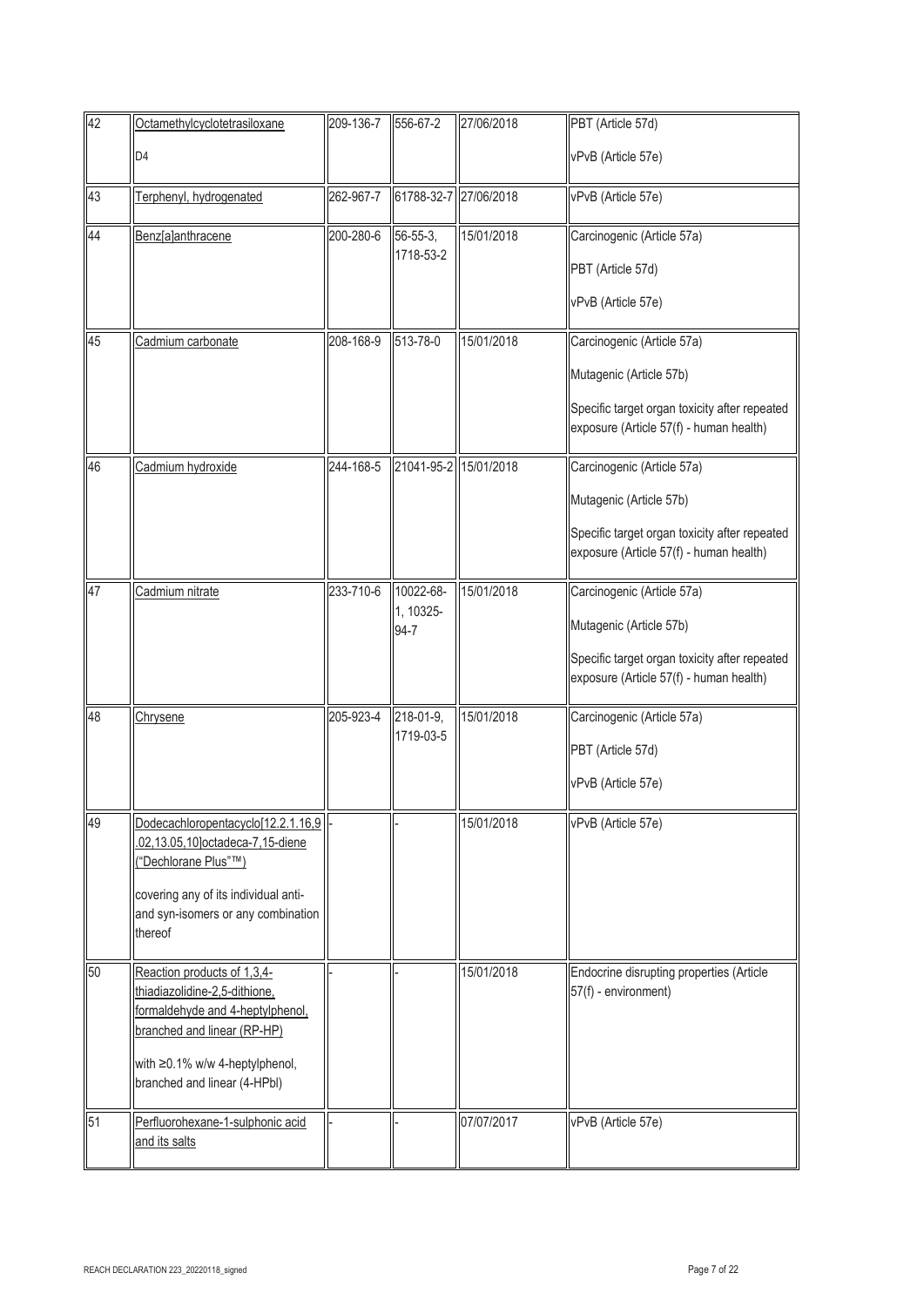|    | <b>PFHxS</b>                                                                                                                                                                                                                                                                                                                         |           |               |                       |                                                                                                                                            |
|----|--------------------------------------------------------------------------------------------------------------------------------------------------------------------------------------------------------------------------------------------------------------------------------------------------------------------------------------|-----------|---------------|-----------------------|--------------------------------------------------------------------------------------------------------------------------------------------|
| 52 | 4,4'-isopropylidenediphenol<br>Bisphenol A; BPA                                                                                                                                                                                                                                                                                      | 201-245-8 | $80 - 05 - 7$ | 12/01/2017            | Toxic for reproduction (Article 57c)<br>Endocrine disrupting properties (Article<br>57(f) - human health)                                  |
| 53 | 4-heptylphenol, branched and linear<br>substances with a linear and/or<br>branched alkyl chain with a carbon<br>number of 7 covalently bound<br>predominantly in position 4 to<br>phenol, covering also UVCB- and<br>well-defined substances which<br>include any of the individual isomers<br>or a combination thereof              |           |               | 12/01/2017            | Endocrine disrupting properties (Article<br>57(f) - environment)                                                                           |
| 54 | Nonadecafluorodecanoic acid<br>(PFDA) and its sodium and<br>ammonium salts<br>show/hide<br>Nonadecafluorodecanoic acid EC<br>no.: 206-400-3   CAS no.: 335-76-2<br>Decanoic acid, nonadecafluoro-,<br>sodium salt EC no.: -   CAS no.:<br>3830-45-3<br>Ammonium<br>nonadecafluorodecanoate EC no.:<br>221-470-5   CAS no.: 3108-42-7 |           |               | 12/01/2017            | Toxic for reproduction (Article 57c)<br>PBT (Article 57 d)                                                                                 |
| 55 | p-(1,1-dimethylpropyl)phenol                                                                                                                                                                                                                                                                                                         | 201-280-9 | 80-46-6       | 12/01/2017            | Endocrine disrupting properties (Article<br>57(f) - environment)                                                                           |
| 56 | Benzo[def]chrysene<br>(Benzo[a]pyrene)                                                                                                                                                                                                                                                                                               | 200-028-5 | $50 - 32 - 8$ | 20/06/2016            | Carcinogenic (Article 57a)<br>Mutagenic (Article 57b)<br>Toxic for reproduction (Article 57c)<br>PBT (Article 57 d)<br>vPvB (Article 57 e) |
| 57 | 1,3-propanesultone                                                                                                                                                                                                                                                                                                                   | 214-317-9 | 1120-71-4     | 17/12/2015            | Carcinogenic (Article 57a)                                                                                                                 |
| 58 | 2,4-di-tert-butyl-6-(5-<br>chlorobenzotriazol-2-yl)phenol (UV-<br>327)                                                                                                                                                                                                                                                               | 223-383-8 | 3864-99-1     | 17/12/2015            | vPvB (Article 57 e)                                                                                                                        |
| 59 | 2-(2H-benzotriazol-2-yl)-4-(tert-<br>butyl)-6-(sec-butyl)phenol (UV-350)                                                                                                                                                                                                                                                             | 253-037-1 |               | 36437-37-3 17/12/2015 | vPvB (Article 57 e)                                                                                                                        |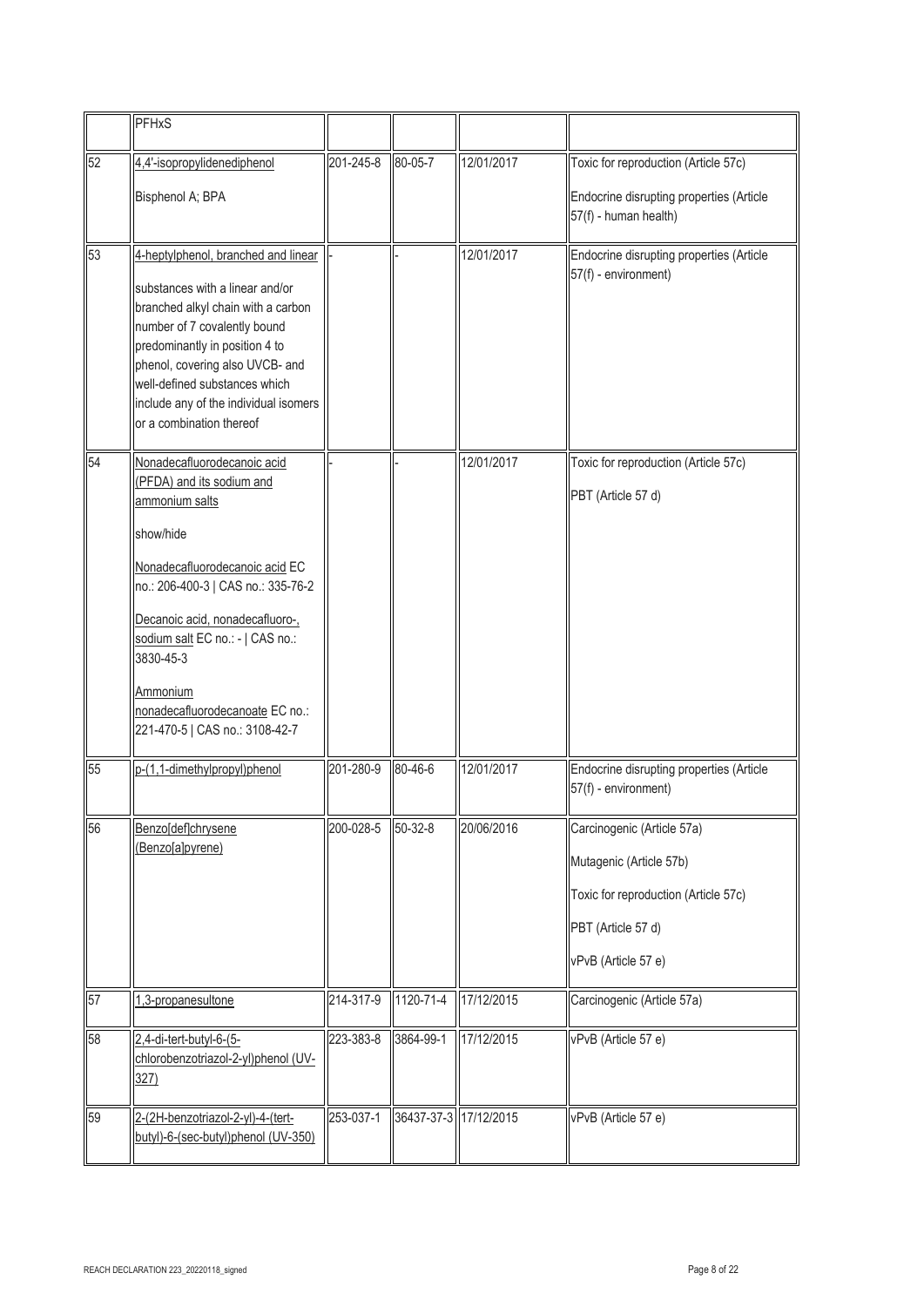| $\overline{60}$ | Nitrobenzene                                                                                                                                                                                                                                                                                                                                                                                                                                                                       | 202-716-0 | 98-95-3               | 17/12/2015 | Toxic for reproduction (Article 57c)                       |
|-----------------|------------------------------------------------------------------------------------------------------------------------------------------------------------------------------------------------------------------------------------------------------------------------------------------------------------------------------------------------------------------------------------------------------------------------------------------------------------------------------------|-----------|-----------------------|------------|------------------------------------------------------------|
| 61              | Perfluorononan-1-oic-acid and its<br>sodium and ammonium salts<br>show/hide<br>Ammonium salts of perfluorononan-<br>1-oic-acid EC no.: -   CAS no.: -,<br>4149-60-4<br>Perfluorononan-1-oic-acid EC no.:<br>206-801-3   CAS no.: 375-95-1<br>Sodium salts of perfluorononan-1-<br>oic-acid EC no.: -   CAS no.: -,<br>21049-39-8                                                                                                                                                   |           |                       | 17/12/2015 | Toxic for reproduction (Article 57c)<br>PBT (Article 57 d) |
| 62              | 1,2-benzenedicarboxylic acid, di-C6-<br>10-alkyl esters or mixed decyl and<br>hexyl and octyl diesters<br>with $\geq$ 0.3% of dihexyl phthalate (EC<br>No. 201-559-5)<br>show/hide<br>1,2-Benzenedicarboxylic acid, mixed<br>decyl and hexyl and octyl diesters<br>EC no.: 272-013-1   CAS no.:<br>68648-93-1<br>1,2-Benzenedicarboxylic acid, di-C6-<br>10-alkyl esters EC no.: 271-094-0  <br>CAS no.: 68515-51-5                                                                |           |                       | 15/06/2015 | Toxic for reproduction (Article 57c)                       |
| 63              | 5-sec-butyl-2-(2,4-dimethylcyclohex-<br>3-en-1-yl)-5-methyl-1,3-dioxane [1].<br>5-sec-butyl-2-(4,6-dimethylcyclohex-<br>3-en-1-yl)-5-methyl-1,3-dioxane [2]<br>covering any of the individual<br>stereoisomers of [1] and [2] or any<br>combination thereof<br>show/hide<br>5-sec-butyl-2-(4,6-dimethylcyclohex-<br>3-en-1-yl)-5-methyl-1,3-dioxane EC<br>no.: -   CAS no.: -<br>5-sec-butyl-2-(2,4-dimethylcyclohex-<br>3-en-1-yl)-5-methyl-1,3-dioxane EC<br>no.: -   CAS no.: - |           |                       | 15/06/2015 | vPvB (Article 57 e)                                        |
| 64              | 2-(2H-benzotriazol-2-yl)-4,6-<br>ditertpentylphenol (UV-328)                                                                                                                                                                                                                                                                                                                                                                                                                       | 247-384-8 | 25973-55-1 17/12/2014 |            | PBT (Article 57 d)<br>vPvB (Article 57 e)                  |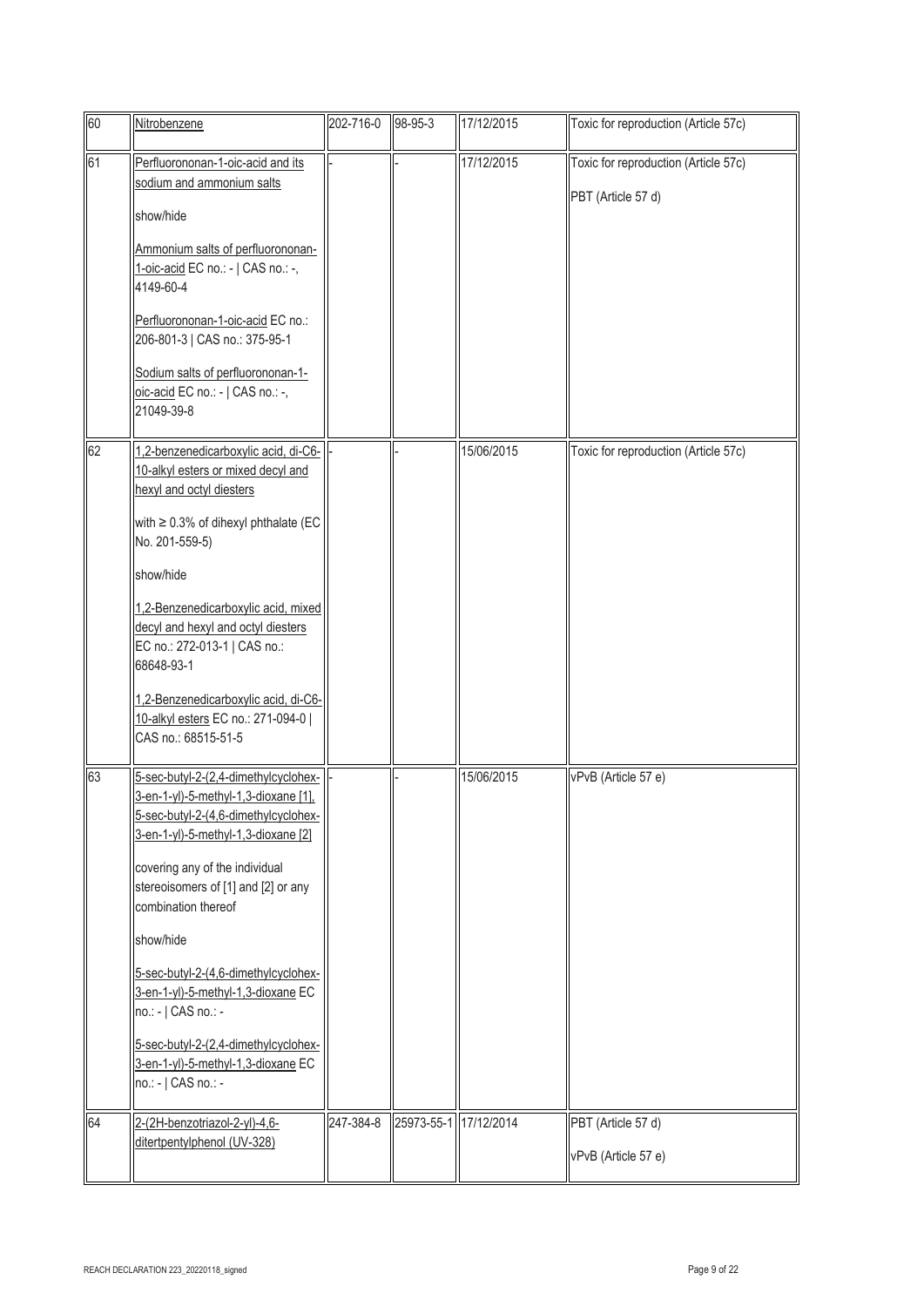| 65              | 2-benzotriazol-2-yl-4,6-di-tert-<br>butylphenol (UV-320)                                                                                                                                                                                                                                | 223-346-6 | 3846-71-7                        | 17/12/2014 | PBT (Article 57 d)<br>vPvB (Article 57 e)                                                                                                                                                 |
|-----------------|-----------------------------------------------------------------------------------------------------------------------------------------------------------------------------------------------------------------------------------------------------------------------------------------|-----------|----------------------------------|------------|-------------------------------------------------------------------------------------------------------------------------------------------------------------------------------------------|
| 66              | 2-ethylhexyl 10-ethyl-4,4-dioctyl-7-<br>oxo-8-oxa-3,5-dithia-4-<br>stannatetradecanoate (DOTE)                                                                                                                                                                                          | 239-622-4 | 15571-58-1 17/12/2014            |            | Toxic for reproduction (Article 57c)                                                                                                                                                      |
| 67              | Cadmium fluoride                                                                                                                                                                                                                                                                        | 232-222-0 | 7790-79-6                        | 17/12/2014 | Carcinogenic (Article 57a)<br>Mutagenic (Article 57b)<br>Toxic for reproduction (Article 57c)<br>Specific target organ toxicity after repeated<br>exposure (Article 57(f) - human health) |
| 68              | Cadmium sulphate                                                                                                                                                                                                                                                                        | 233-331-6 | 10124-36-<br>4, 31119-<br>$53-6$ | 17/12/2014 | Carcinogenic (Article 57a)<br>Mutagenic (Article 57b)<br>Toxic for reproduction (Article 57c)<br>Specific target organ toxicity after repeated<br>exposure (Article 57(f) - human health) |
| 69              | Reaction mass of 2-ethylhexyl 10-<br>ethyl-4,4-dioctyl-7-oxo-8-oxa-3,5-<br>dithia-4-stannatetradecanoate and<br>2-ethylhexyl 10-ethyl-4-[[2-[(2-<br>ethylhexyl) oxy]-2-oxoethyl]thio]-4-<br>octyl-7-oxo-8-oxa-3,5-dithia-4-<br>stannatetradecanoate (reaction<br>mass of DOTE and MOTE) |           |                                  | 17/12/2014 | Toxic for reproduction (Article 57c)                                                                                                                                                      |
| 70              | 1,2-Benzenedicarboxylic acid,<br>dihexyl ester, branched and linear                                                                                                                                                                                                                     | 271-093-5 | 68515-50-4 16/06/2014            |            | Toxic for reproduction (Article 57c)                                                                                                                                                      |
| $\overline{71}$ | Cadmium chloride                                                                                                                                                                                                                                                                        | 233-296-7 | 10108-64-2 16/06/2014            |            | Carcinogenic (Article 57a)<br>Mutagenic (Article 57b)<br>Toxic for reproduction (Article 57c)<br>Specific target organ toxicity after repeated<br>exposure (Article 57(f) - human health) |
| 72              | Sodium perborate, perboric acid,<br>sodium salt<br>show/hide<br>Perboric acid, sodium salt EC no.:<br>234-390-0   CAS no.: 11138-47-9<br>Sodium perborate EC no.: 239-172-<br>9   CAS no.: 15120-21-5                                                                                   |           |                                  | 16/06/2014 | Toxic for reproduction (Article 57c)                                                                                                                                                      |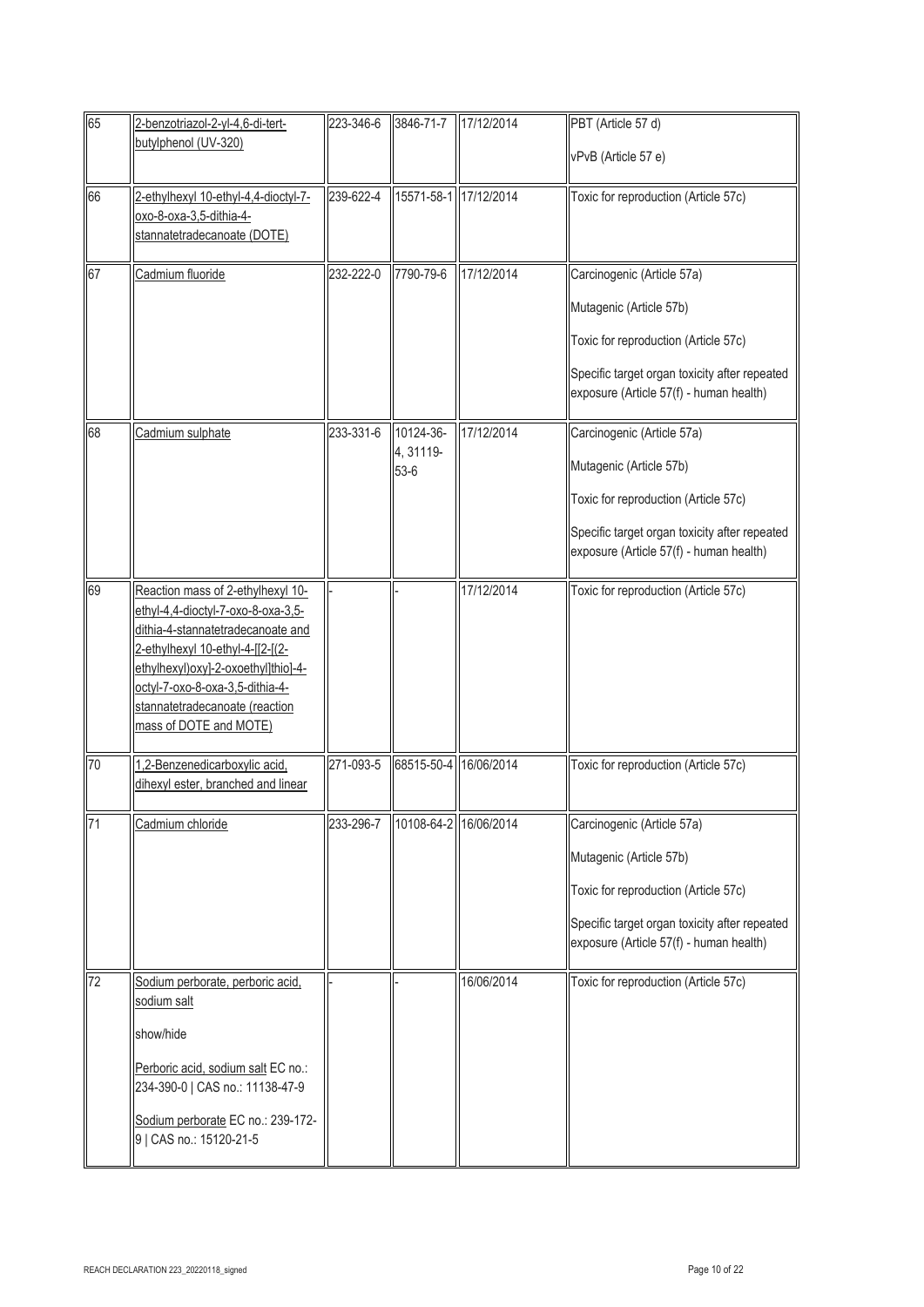| 73 | Sodium peroxometaborate                                                                                                                                                                                                                                                                                                                                         | 231-556-4 | 7632-04-4  | 16/06/2014 | Toxic for reproduction (Article 57c)                                                                                   |
|----|-----------------------------------------------------------------------------------------------------------------------------------------------------------------------------------------------------------------------------------------------------------------------------------------------------------------------------------------------------------------|-----------|------------|------------|------------------------------------------------------------------------------------------------------------------------|
| 74 | Cadmium sulphide                                                                                                                                                                                                                                                                                                                                                | 215-147-8 | 1306-23-6  | 16/12/2013 | Carcinogenic (Article 57a)<br>Specific target organ toxicity after repeated<br>exposure (Article 57(f) - human health) |
| 75 | Dihexyl phthalate                                                                                                                                                                                                                                                                                                                                               | 201-559-5 | 84-75-3    | 16/12/2013 | Toxic for reproduction (Article 57c)                                                                                   |
| 76 | Disodium 3,3'-[[1,1'-biphenyl]-4,4'-<br>diylbis(azo)]bis(4-<br>aminonaphthalene-1-sulphonate)<br>(C.I. Direct Red 28)                                                                                                                                                                                                                                           | 209-358-4 | 573-58-0   | 16/12/2013 | Carcinogenic (Article 57a)                                                                                             |
| 77 | Disodium 4-amino-3-[[4'-[(2,4-<br>diaminophenyl)azo][1,1'-biphenyl]-4-<br>yllazol-5-hydroxy-6-<br>(phenylazo)naphthalene-2,7-<br>disulphonate (C.I. Direct Black 38)                                                                                                                                                                                            | 217-710-3 | 1937-37-7  | 16/12/2013 | Carcinogenic (Article 57a)                                                                                             |
| 78 | Imidazolidine-2-thione (2-<br>imidazoline-2-thiol)                                                                                                                                                                                                                                                                                                              | 202-506-9 | 96-45-7    | 16/12/2013 | Toxic for reproduction (Article 57c)                                                                                   |
| 79 | ead di(acetate)                                                                                                                                                                                                                                                                                                                                                 | 206-104-4 | 301-04-2   | 16/12/2013 | Toxic for reproduction (Article 57c)                                                                                   |
| 80 | Trixylyl phosphate                                                                                                                                                                                                                                                                                                                                              | 246-677-8 | 25155-23-1 | 16/12/2013 | Toxic for reproduction (Article 57c)                                                                                   |
| 81 | 4-Nonylphenol, branched and linear,<br>ethoxylated<br>substances with a linear and/or<br>branched alkyl chain with a carbon<br>number of 9 covalently bound in<br>position 4 to phenol, ethoxylated<br>covering UVCB- and well-defined<br>substances, polymers and<br>homologues, which include any of<br>the individual isomers and/or<br>combinations thereof |           |            | 20/06/2013 | Endocrine disrupting properties (Article<br>57(f) - environment)                                                       |
| 82 | Ammonium<br>pentadecafluorooctanoate (APFO)                                                                                                                                                                                                                                                                                                                     | 223-320-4 | 3825-26-1  | 20/06/2013 | PBT (Article 57 d)<br>Toxic for reproduction (Article 57c)                                                             |
| 83 | Cadmium                                                                                                                                                                                                                                                                                                                                                         | 231-152-8 | 7440-43-9  | 20/06/2013 | Carcinogenic (Article 57a)<br>Specific target organ toxicity after repeated<br>exposure (Article 57(f) - human health) |
| 84 | Cadmium oxide                                                                                                                                                                                                                                                                                                                                                   | 215-146-2 | 1306-19-0  | 20/06/2013 | Carcinogenic (Article 57a)<br>Specific target organ toxicity after repeated<br>exposure (Article 57(f) - human health) |
| 85 | Dipentyl phthalate (DPP)                                                                                                                                                                                                                                                                                                                                        | 205-017-9 | 131-18-0   | 20/06/2013 | Toxic for reproduction (Article 57c)                                                                                   |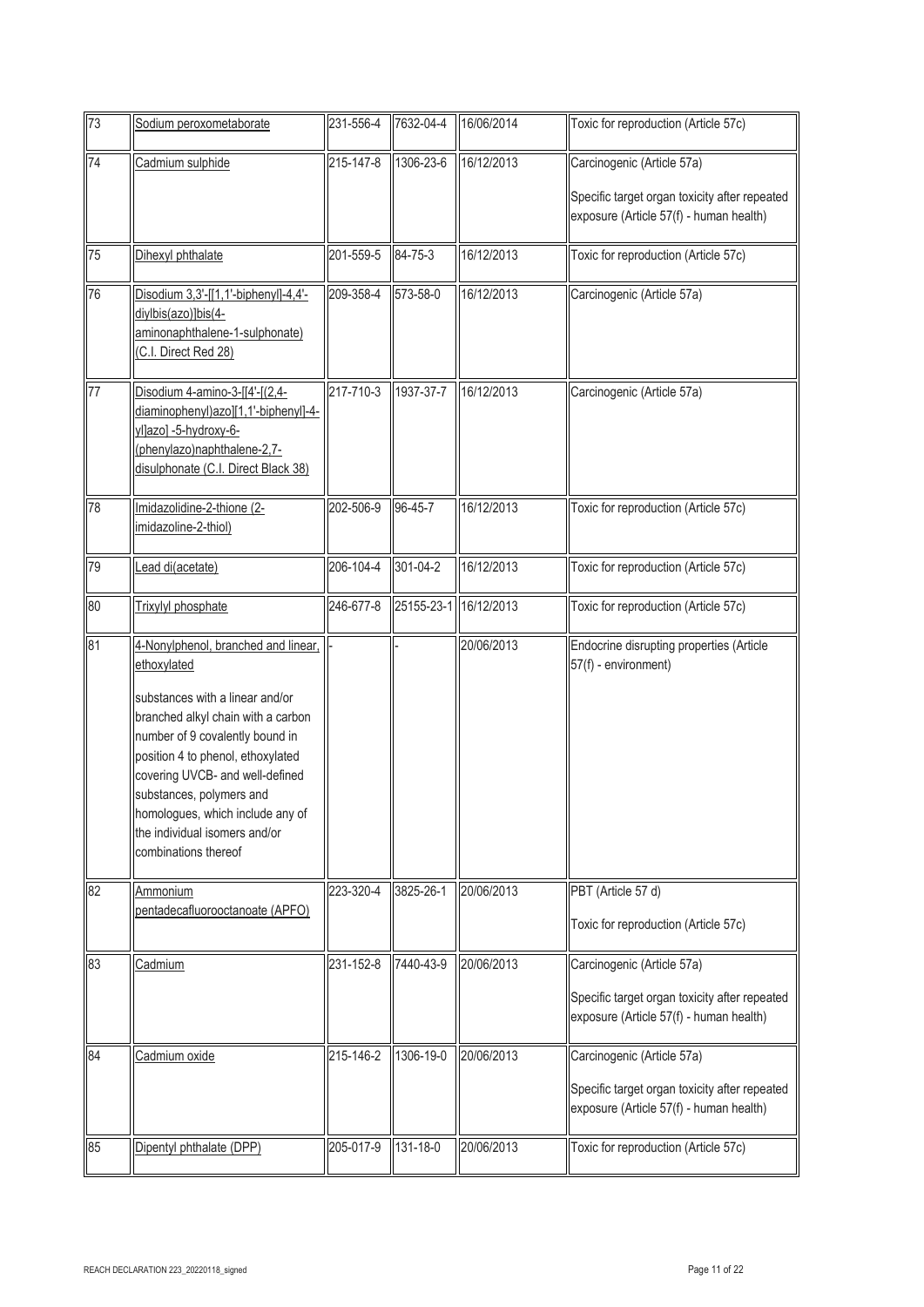| 86  | Pentadecafluorooctanoic acid                                                                                                                                                                                                                                                                          | 206-397-9 | 335-67-1              | 20/06/2013 | PBT (Article 57 d)                                               |
|-----|-------------------------------------------------------------------------------------------------------------------------------------------------------------------------------------------------------------------------------------------------------------------------------------------------------|-----------|-----------------------|------------|------------------------------------------------------------------|
|     | (PFOA)                                                                                                                                                                                                                                                                                                |           |                       |            | Toxic for reproduction (Article 57c)                             |
| 87  | 1,2-Benzenedicarboxylic acid,<br>dipentyl ester, branched and linear                                                                                                                                                                                                                                  | 284-032-2 | 84777-06-0 19/12/2012 |            | Toxic for reproduction (Article 57c)                             |
| 88  | 1,2-diethoxyethane                                                                                                                                                                                                                                                                                    | 211-076-1 | 629-14-1              | 19/12/2012 | Toxic for reproduction (Article 57c)                             |
| 89  | 1-bromopropane (n-propyl bromide)                                                                                                                                                                                                                                                                     | 203-445-0 | 106-94-5              | 19/12/2012 | Toxic for reproduction (Article 57c)                             |
| 90  | 3-ethyl-2-methyl-2-(3-methylbutyl)-<br>1,3-oxazolidine                                                                                                                                                                                                                                                | 421-150-7 | 143860-04-            | 19/12/2012 | Toxic for reproduction (Article 57c)                             |
| 91  | 4,4'-methylenedi-o-toluidine                                                                                                                                                                                                                                                                          | 212-658-8 | 838-88-0              | 19/12/2012 | Carcinogenic (Article 57a)                                       |
| 92  | 4,4'-oxydianiline and its salts                                                                                                                                                                                                                                                                       |           |                       | 19/12/2012 | Carcinogenic (Article 57a)                                       |
|     | show/hide                                                                                                                                                                                                                                                                                             |           |                       |            | Mutagenic (Article 57b)                                          |
|     | 4,4'-oxydianiline EC no.: 202-977-0  <br>CAS no.: 101-80-4                                                                                                                                                                                                                                            |           |                       |            |                                                                  |
| 93  | 4-(1,1,3,3-tetramethylbutyl)phenol,<br>ethoxylated                                                                                                                                                                                                                                                    |           |                       | 19/12/2012 | Endocrine disrupting properties (Article<br>57(f) - environment) |
|     | covering well-defined substances<br>and UVCB substances, polymers<br>and homologues                                                                                                                                                                                                                   |           |                       |            |                                                                  |
| 94  | 4-aminoazobenzene                                                                                                                                                                                                                                                                                     | 200-453-6 | 60-09-3               | 19/12/2012 | Carcinogenic (Article 57a)                                       |
| 95  | 4-methyl-m-phenylenediamine<br>(toluene-2,4-diamine)                                                                                                                                                                                                                                                  | 202-453-1 | 95-80-7               | 19/12/2012 | Carcinogenic (Article 57a)                                       |
| 96  | 4-Nonylphenol, branched and linear<br>substances with a linear and/or<br>branched alkyl chain with a carbon<br>number of 9 covalently bound in<br>position 4 to phenol, covering also<br>UVCB- and well-defined substances<br>which include any of the individual<br>isomers or a combination thereof |           |                       | 19/12/2012 | Endocrine disrupting properties (Article<br>57(f) - environment) |
| 97  | 6-methoxy-m-toluidine (p-cresidine)                                                                                                                                                                                                                                                                   | 204-419-1 | 120-71-8              | 19/12/2012 | Carcinogenic (Article 57a)                                       |
| 98  | [Phthalato(2-)]dioxotrilead                                                                                                                                                                                                                                                                           | 273-688-5 | 69011-06-9 19/12/2012 |            | Toxic for reproduction (Article 57c)                             |
| 99  | Acetic acid, lead salt, basic                                                                                                                                                                                                                                                                         | 257-175-3 | 51404-69-4 19/12/2012 |            | Toxic for reproduction (Article 57c)                             |
| 100 | Biphenyl-4-ylamine                                                                                                                                                                                                                                                                                    | 202-177-1 | 92-67-1               | 19/12/2012 | Carcinogenic (Article 57a)                                       |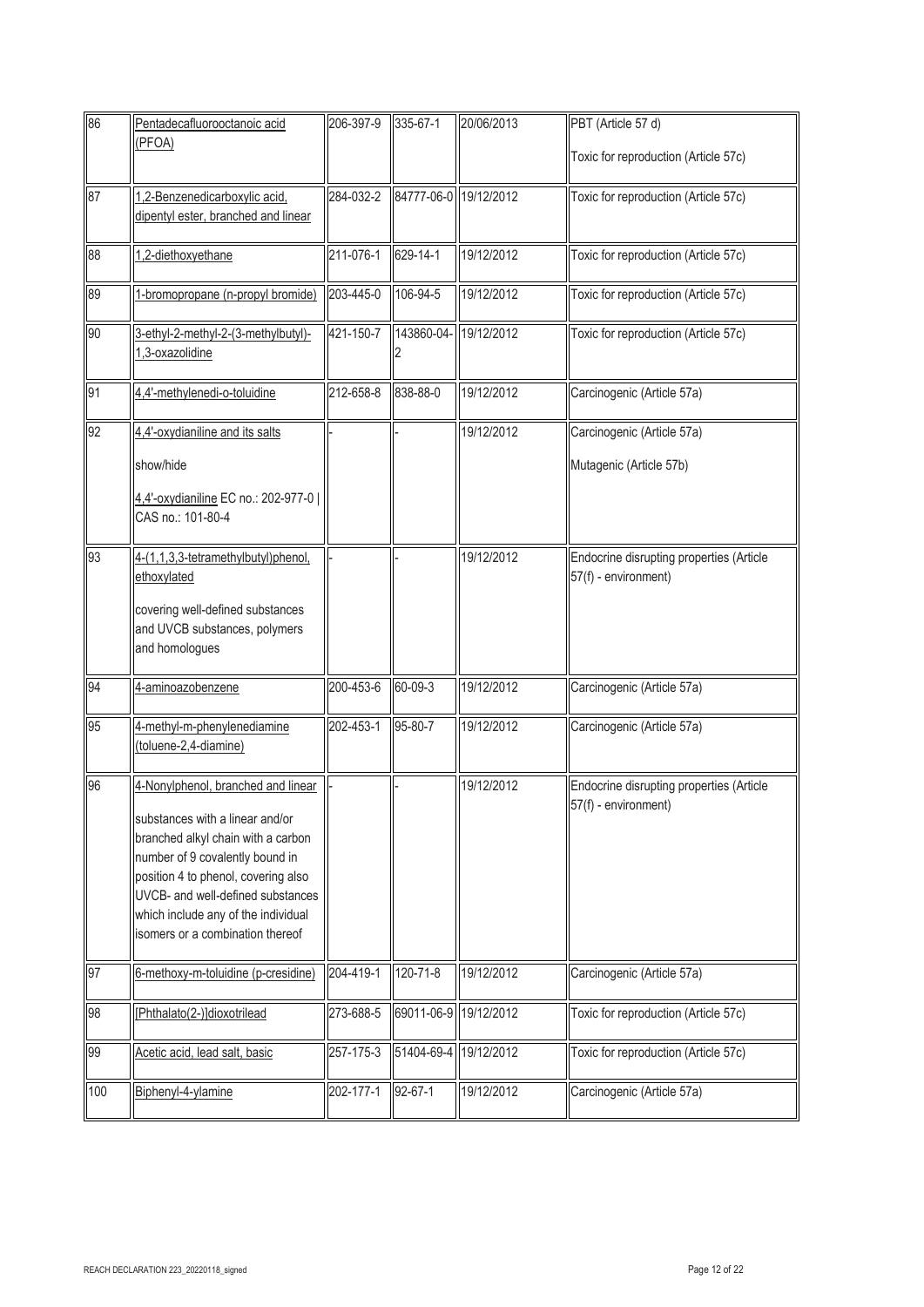| 101 | Bis(pentabromophenyl) ether                                                                        | 214-604-9         | 1163-19-5             | 19/12/2012 | PBT (Article 57 d)                                                   |
|-----|----------------------------------------------------------------------------------------------------|-------------------|-----------------------|------------|----------------------------------------------------------------------|
|     | (decabromodiphenyl ether)<br>DecaBDE)                                                              |                   |                       |            | vPvB (Article 57 e)                                                  |
|     |                                                                                                    |                   |                       |            |                                                                      |
| 102 | Cyclohexane-1,2-dicarboxylic<br>anhydride                                                          |                   |                       | 19/12/2012 | Respiratory sensitising properties (Article<br>57(f) - human health) |
|     | all possible combinations of the cis-<br>and trans-isomers                                         |                   |                       |            |                                                                      |
|     | show/hide                                                                                          |                   |                       |            |                                                                      |
|     | trans-cyclohexane-1,2-dicarboxylic<br>anhydride EC no.: 238-009-9   CAS<br>no.: 14166-21-3         |                   |                       |            |                                                                      |
|     | cis-cyclohexane-1,2-dicarboxylic<br>anhydride EC no.: 236-086-3   CAS<br>no.: 13149-00-3           |                   |                       |            |                                                                      |
|     | Cyclohexane-1,2-dicarboxylic<br>anhydride EC no.: 201-604-9   CAS<br>no.: 85-42-7                  |                   |                       |            |                                                                      |
| 103 | Diazene-1,2-dicarboxamide (C,C'-<br>azodi(formamide)) (ADCA)                                       | 204-650-8         | 123-77-3              | 19/12/2012 | Respiratory sensitising properties (Article<br>57(f) - human health) |
| 104 | Dibutyltin dichloride (DBTC)                                                                       | 211-670-0         | 683-18-1              | 19/12/2012 | Toxic for reproduction (Article 57c)                                 |
| 105 | Diethyl sulphate                                                                                   | 200-589-6         | 64-67-5               | 19/12/2012 | Carcinogenic (Article 57a)                                           |
|     |                                                                                                    |                   |                       |            | Mutagenic (Article 57b)                                              |
| 106 | Diisopentyl phthalate                                                                              | 210-088-4         | 605-50-5              | 19/12/2012 | Toxic for reproduction (Article 57c)                                 |
| 107 | Dimethyl sulphate                                                                                  | 201-058-1         | $77 - 78 - 1$         | 19/12/2012 | Carcinogenic (Article 57a)                                           |
| 108 | Dinoseb (6-sec-butyl-2,4-<br>dinitrophenol)                                                        | 201-861-7 88-85-7 |                       | 19/12/2012 | Toxic for reproduction (Article 57c)                                 |
| 109 | Dioxobis(stearato)trilead                                                                          | 235-702-8         | 12578-12-0            | 19/12/2012 | Toxic for reproduction (Article 57c)                                 |
| 110 | Fatty acids, C16-18, lead salts                                                                    | 292-966-7         | 91031-62-8 19/12/2012 |            | Toxic for reproduction (Article 57c)                                 |
| 111 | <b>Furan</b>                                                                                       | 203-727-3         | 110-00-9              | 19/12/2012 | Carcinogenic (Article 57a)                                           |
| 112 | Henicosafluoroundecanoic acid                                                                      | 218-165-4         | 2058-94-8             | 19/12/2012 | vPvB (Article 57 e)                                                  |
| 113 | Heptacosafluorotetradecanoic acid                                                                  | 206-803-4         | 376-06-7              | 19/12/2012 | vPvB (Article 57 e)                                                  |
| 114 | Hexahydromethylphthalic anhydride                                                                  |                   |                       | 19/12/2012 | Respiratory sensitising properties (Article                          |
|     | including cis- and trans- stereo<br>isomeric forms and all possible<br>combinations of the isomers |                   |                       |            | 57(f) - human health)                                                |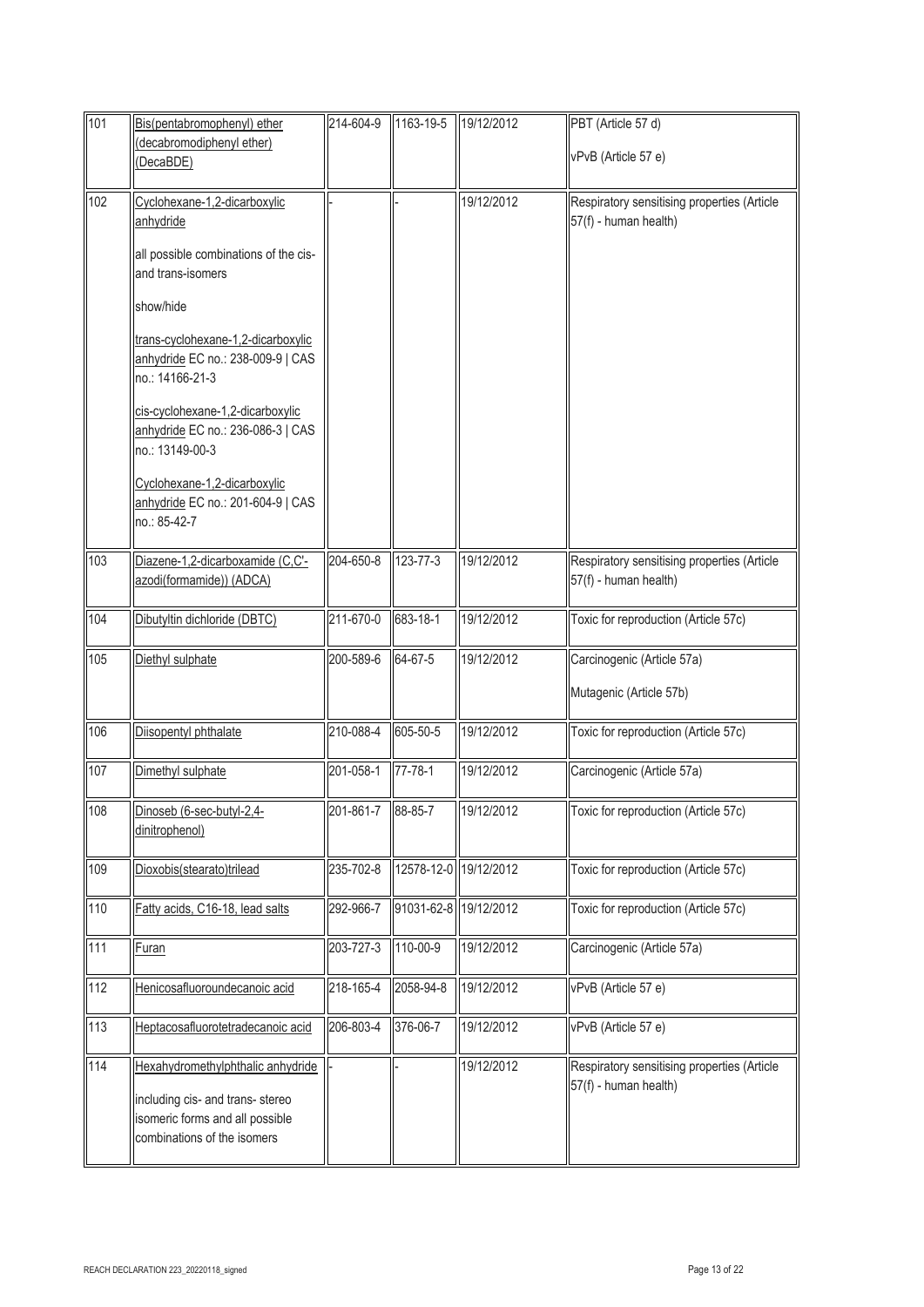|     | show/hide                                                                          |           |                       |                       |                                      |
|-----|------------------------------------------------------------------------------------|-----------|-----------------------|-----------------------|--------------------------------------|
|     | Hexahydro-4-methylphthalic                                                         |           |                       |                       |                                      |
|     | anhydride EC no.: 243-072-0   CAS<br>no.: 19438-60-9                               |           |                       |                       |                                      |
|     | Hexahydro-3-methylphthalic                                                         |           |                       |                       |                                      |
|     | anhydride EC no.: 260-566-1   CAS<br>no.: 57110-29-9                               |           |                       |                       |                                      |
|     | Hexahydro-1-methylphthalic<br>anhydride EC no.: 256-356-4   CAS<br>no.: 48122-14-1 |           |                       |                       |                                      |
|     | Hexahydromethylphthalic anhydride<br>EC no.: 247-094-1   CAS no.:                  |           |                       |                       |                                      |
|     | 25550-51-0                                                                         |           |                       |                       |                                      |
| 115 | ead bis(tetrafluoroborate)                                                         | 237-486-0 |                       | 13814-96-5 19/12/2012 | Toxic for reproduction (Article 57c) |
| 116 | ead cyanamidate                                                                    | 244-073-9 | 20837-86-9 19/12/2012 |                       | Toxic for reproduction (Article 57c) |
| 117 | ead dinitrate                                                                      | 233-245-9 | 10099-74-8 19/12/2012 |                       | Toxic for reproduction (Article 57c) |
| 118 | ead monoxide (lead oxide)                                                          | 215-267-0 | 1317-36-8             | 19/12/2012            | Toxic for reproduction (Article 57c) |
| 119 | ead oxide sulfate                                                                  | 234-853-7 |                       | 12036-76-9 19/12/2012 | Toxic for reproduction (Article 57c) |
| 120 | Lead titanium trioxide                                                             | 235-038-9 | 12060-00-3 19/12/2012 |                       | Toxic for reproduction (Article 57c) |
| 121 | Lead titanium zirconium oxide                                                      | 235-727-4 |                       | 12626-81-2 19/12/2012 | Toxic for reproduction (Article 57c) |
| 122 | Methoxyacetic acid                                                                 | 210-894-6 | 625-45-6              | 19/12/2012            | Toxic for reproduction (Article 57c) |
| 123 | Methyloxirane (Propylene oxide)                                                    | 200-879-2 | 75-56-9               | 19/12/2012            | Carcinogenic (Article 57a)           |
|     |                                                                                    |           |                       |                       | Mutagenic (Article 57b)              |
| 124 | N,N-dimethylformamide                                                              | 200-679-5 | 68-12-2               | 19/12/2012            | Toxic for reproduction (Article 57c) |
| 125 | N-methylacetamide                                                                  | 201-182-6 | 79-16-3               | 19/12/2012            | Toxic for reproduction (Article 57c) |
| 126 | N-pentyl-isopentylphthalate                                                        |           | 776297-69-<br>9       | 19/12/2012            | Toxic for reproduction (Article 57c) |
| 127 | o-aminoazotoluene                                                                  | 202-591-2 | 97-56-3               | 19/12/2012            | Carcinogenic (Article 57a)           |
| 128 | o-toluidine                                                                        | 202-429-0 | 95-53-4               | 19/12/2012            | Carcinogenic (Article 57a)           |
| 129 | Orange lead (lead tetroxide)                                                       | 215-235-6 | 1314-41-6             | 19/12/2012            | Toxic for reproduction (Article 57c) |
| 130 | Pentacosafluorotridecanoic acid                                                    | 276-745-2 |                       | 72629-94-8 19/12/2012 | vPvB (Article 57 e)                  |
| 131 | Pentalead tetraoxide sulphate                                                      | 235-067-7 |                       | 12065-90-6 19/12/2012 | Toxic for reproduction (Article 57c) |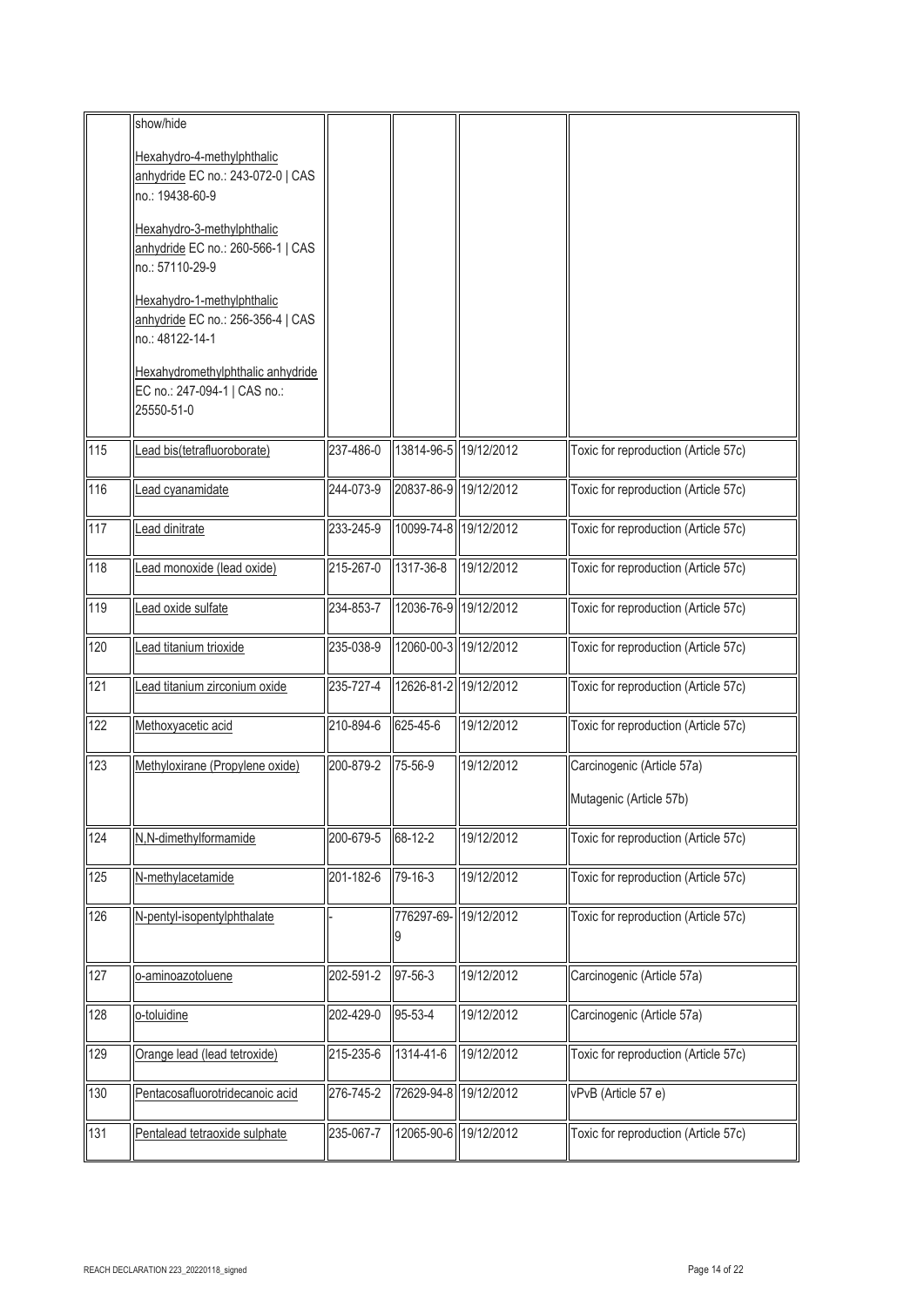| 132 | Pyrochlore, antimony lead yellow                                                                                                                                                                                                                                                                                                                            | 232-382-1 | 8012-00-8             | 19/12/2012            | Toxic for reproduction (Article 57c) |
|-----|-------------------------------------------------------------------------------------------------------------------------------------------------------------------------------------------------------------------------------------------------------------------------------------------------------------------------------------------------------------|-----------|-----------------------|-----------------------|--------------------------------------|
| 133 | Silicic acid (H2Si2O5), barium salt<br>(1:1), lead-doped<br>with lead (Pb) content above the<br>applicable generic concentration<br>limit for 'toxicity for reproduction'<br>Repr. 1A (CLP) or category 1<br>(DSD), the substance is a member of<br>the group entry of lead compounds,<br>with index number 082-001-00-6 in<br>Regulation (EC) No 1272/2008 | 272-271-5 |                       | 68784-75-8 19/12/2012 | Toxic for reproduction (Article 57c) |
| 134 | Silicic acid, lead salt                                                                                                                                                                                                                                                                                                                                     | 234-363-3 |                       | 11120-22-2 19/12/2012 | Toxic for reproduction (Article 57c) |
| 135 | Sulfurous acid, lead salt, dibasic                                                                                                                                                                                                                                                                                                                          | 263-467-1 | 62229-08-7 19/12/2012 |                       | Toxic for reproduction (Article 57c) |
| 136 | Tetraethyllead                                                                                                                                                                                                                                                                                                                                              | 201-075-4 | 78-00-2               | 19/12/2012            | Toxic for reproduction (Article 57c) |
| 137 | Tetralead trioxide sulphate                                                                                                                                                                                                                                                                                                                                 | 235-380-9 | 12202-17-4            | 19/12/2012            | Toxic for reproduction (Article 57c) |
| 138 | Tricosafluorododecanoic acid                                                                                                                                                                                                                                                                                                                                | 206-203-2 | 307-55-1              | 19/12/2012            | vPvB (Article 57 e)                  |
| 139 | Trilead bis(carbonate) dihydroxide                                                                                                                                                                                                                                                                                                                          | 215-290-6 | 1319-46-6             | 19/12/2012            | Toxic for reproduction (Article 57c) |
| 140 | Trilead dioxide phosphonate                                                                                                                                                                                                                                                                                                                                 | 235-252-2 |                       | 12141-20-7 19/12/2012 | Toxic for reproduction (Article 57c) |
| 141 | 1,2-bis(2-methoxyethoxy)ethane<br>(TEGDME, triglyme)                                                                                                                                                                                                                                                                                                        | 203-977-3 | 112-49-2              | 18/06/2012            | Toxic for reproduction (Article 57c) |
| 142 | 1,2-dimethoxyethane, ethylene glycol 203-794-9<br>dimethyl ether (EGDME)                                                                                                                                                                                                                                                                                    |           | 110-71-4              | 18/06/2012            | Toxic for reproduction (Article 57c) |
| 143 | 1,3,5-Tris(oxiran-2-ylmethyl)-1,3,5-<br>triazinane-2,4,6-trione (TGIC)                                                                                                                                                                                                                                                                                      | 219-514-3 | 2451-62-9             | 18/06/2012            | Mutagenic (Article 57b)              |
| 144 | 1,3,5-tris[(2S and 2R)-2,3-<br>epoxypropyl]-1,3,5-triazine-2,4,6-<br>(1H, 3H, 5H)-trione (β-TGIC)                                                                                                                                                                                                                                                           | 423-400-0 | 59653-74-6 18/06/2012 |                       | Mutagenic (Article 57b)              |
| 145 | 4,4'-bis(dimethylamino)-4"-<br>(methylamino)trityl alcohol<br>with $\geq 0.1\%$ of Michler's ketone (EC<br>No. 202-027-5) or Michler's base<br>(EC No. 202-959-2)                                                                                                                                                                                           | 209-218-2 | 561-41-1              | 18/06/2012            | Carcinogenic (Article 57a)           |
| 146 | $4,4'$ -<br>bis(dimethylamino)benzophenone<br>(Michler's ketone)                                                                                                                                                                                                                                                                                            | 202-027-5 | 90-94-8               | 18/06/2012            | Carcinogenic (Article 57a)           |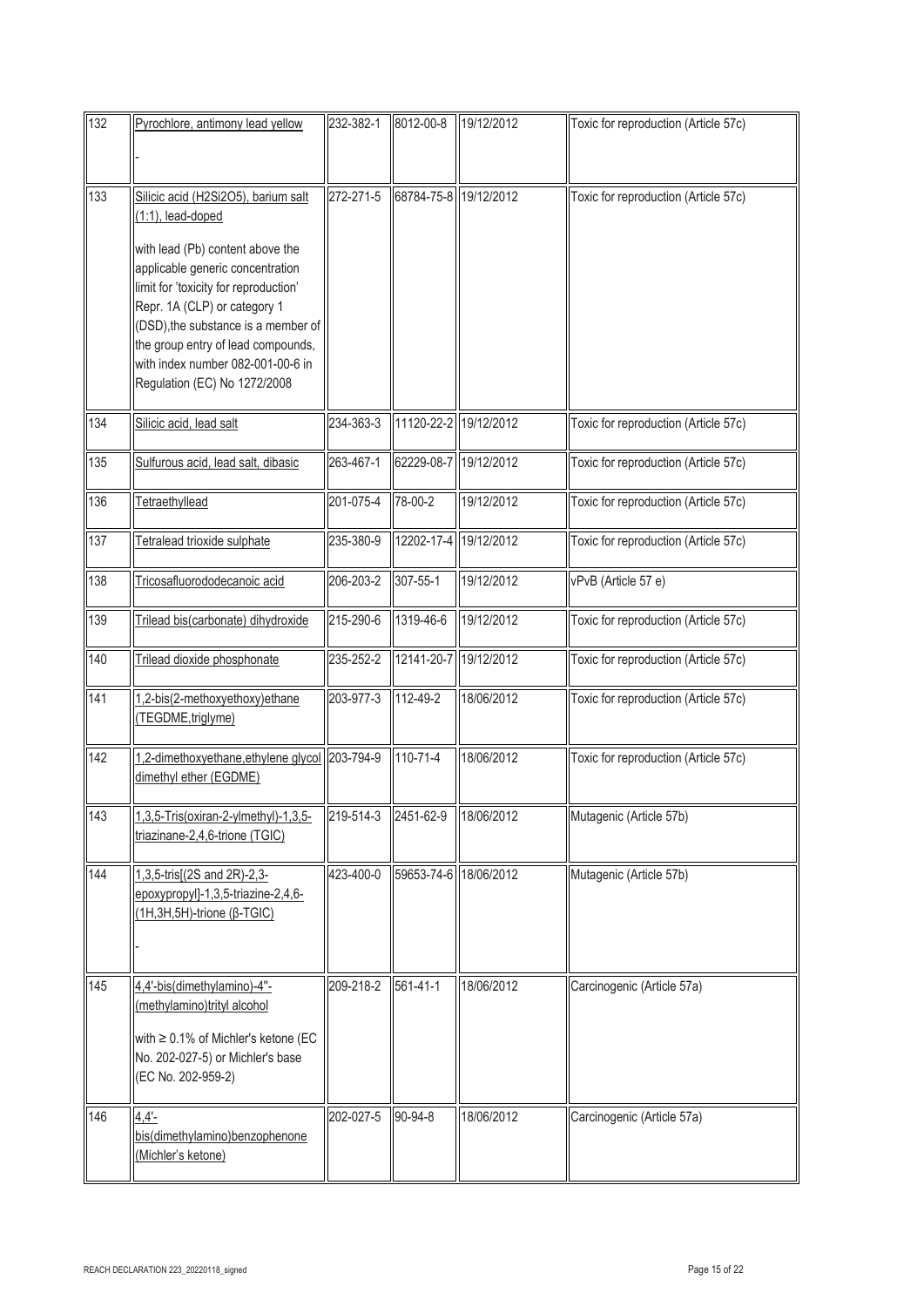| 147 | [4-[4,4'-bis(dimethylamino)<br>benzhydrylidene]cyclohexa-2,5-dien-<br>1-ylidene]dimethylammonium<br>chloride (C.I. Basic Violet 3)<br>with $\geq 0.1\%$ of Michler's ketone (EC<br>No. 202-027-5) or Michler's base<br>(EC No. 202-959-2)                                        | 208-953-6       | 548-62-9              | 18/06/2012 | Carcinogenic (Article 57a)                                       |
|-----|----------------------------------------------------------------------------------------------------------------------------------------------------------------------------------------------------------------------------------------------------------------------------------|-----------------|-----------------------|------------|------------------------------------------------------------------|
| 148 | [4-[[4-anilino-1-naphthyl][4-<br>dimethylamino)phenyl]methylene]cy<br>clohexa-2,5-dien-1-ylidene]<br>dimethylammonium chloride (C.I.<br>Basic Blue 26)<br>with $\geq 0.1\%$ of Michler's ketone (EC<br>No. 202-027-5) or Michler's base<br>(EC No. 202-959-2)                    | 219-943-6       | 2580-56-5             | 18/06/2012 | Carcinogenic (Article 57a)                                       |
| 149 | Diboron trioxide                                                                                                                                                                                                                                                                 | $215 - 125 - 8$ | 1303-86-2             | 18/06/2012 | Toxic for reproduction (Article 57c)                             |
| 150 | Formamide                                                                                                                                                                                                                                                                        | 200-842-0       | $75 - 12 - 7$         | 18/06/2012 | Toxic for reproduction (Article 57c)                             |
| 151 | Lead(II) bis(methanesulfonate)                                                                                                                                                                                                                                                   | 401-750-5       | 17570-76-2 18/06/2012 |            | Toxic for reproduction (Article 57c)                             |
| 152 | N, N, N', N'-tetramethyl-4, 4'-<br>methylenedianiline (Michler's base)                                                                                                                                                                                                           | 202-959-2       | $101 - 61 - 1$        | 18/06/2012 | Carcinogenic (Article 57a)                                       |
| 153 | $\alpha$ , $\alpha$ -Bis[4-(dimethylamino)phenyl]-4<br>(phenylamino)naphthalene-1-<br>methanol (C.I. Solvent Blue 4)<br>with ≥ 0.1% of Michler's ketone (EC<br>No. 202-027-5) or Michler's base<br>(EC No. 202-959-2)                                                            | 229-851-8       | 6786-83-0             | 18/06/2012 | Carcinogenic (Article 57a)                                       |
| 154 | 1,2-dichloroethane                                                                                                                                                                                                                                                               | 203-458-1       | 107-06-2              | 19/12/2011 | Carcinogenic (Article 57a)                                       |
| 155 | 2,2'-dichloro-4,4'-methylenedianiline                                                                                                                                                                                                                                            | 202-918-9       | 101-14-4              | 19/12/2011 | Carcinogenic (Article 57a)                                       |
| 156 | 2-Methoxyaniline, o-Anisidine                                                                                                                                                                                                                                                    | 201-963-1       | 90-04-0               | 19/12/2011 | Carcinogenic (Article 57a)                                       |
| 157 | 4-(1,1,3,3-tetramethylbutyl)phenol                                                                                                                                                                                                                                               | 205-426-2       | 140-66-9              | 19/12/2011 | Endocrine disrupting properties (Article<br>57(f) - environment) |
| 158 | <b>Aluminosilicate Refractory Ceramic</b><br><b>Fibres</b><br>are fibres covered by index number<br>650-017-00-8 in Annex VI, part 3,<br>table 3.1 of Regulation (EC) No<br>1272/2008 of the European<br>Parliament and of the Council of 16<br>December 2008 on classification, |                 |                       | 19/12/2011 | Carcinogenic (Article 57a)                                       |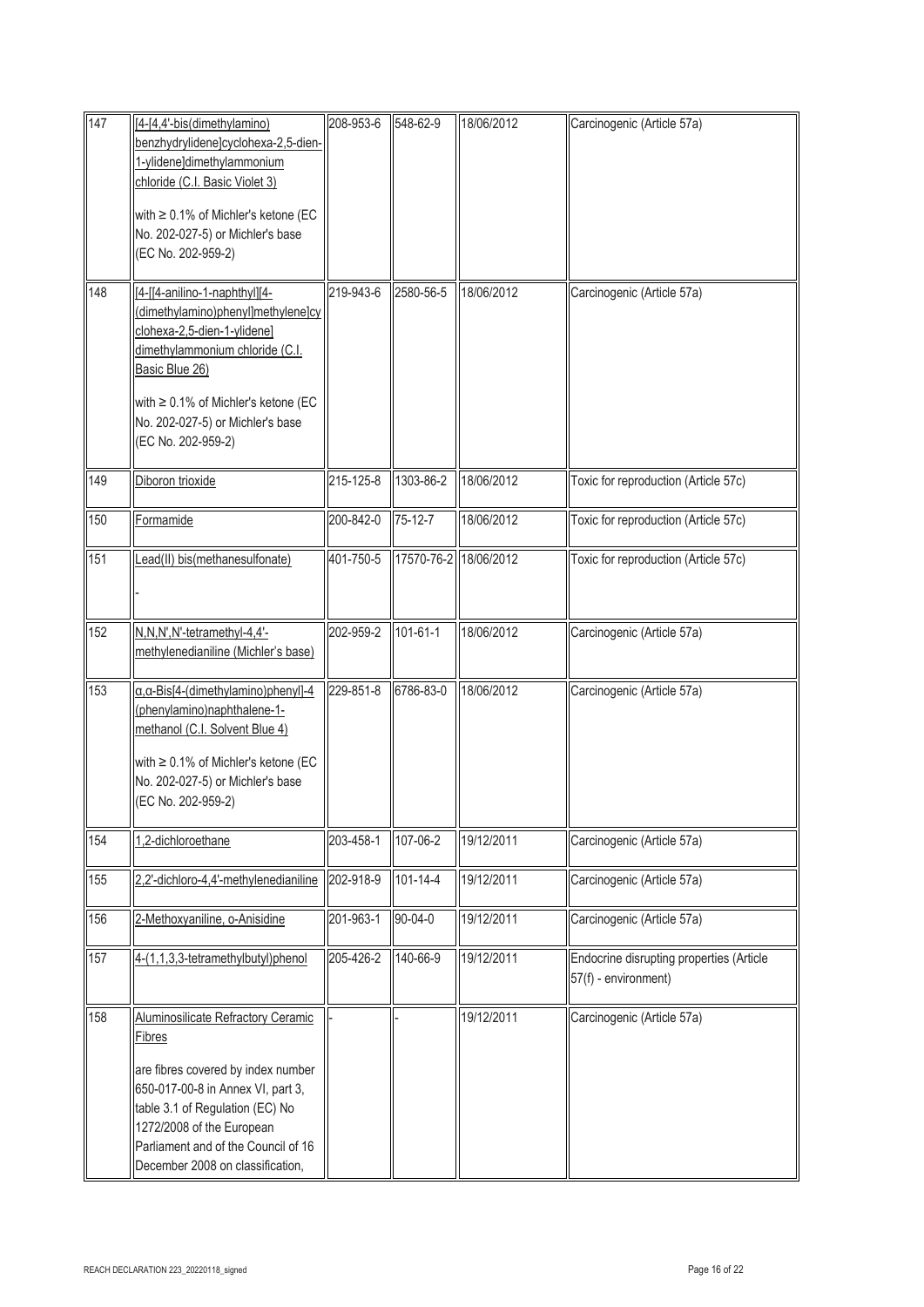|     | labelling and packaging of            |           |                       |            |                                      |
|-----|---------------------------------------|-----------|-----------------------|------------|--------------------------------------|
|     | substances and mixtures, and fulfil   |           |                       |            |                                      |
|     | the three following conditions: a)    |           |                       |            |                                      |
|     | oxides of aluminium and silicon are   |           |                       |            |                                      |
|     | the main components present (in the   |           |                       |            |                                      |
|     | fibres) within variable concentration |           |                       |            |                                      |
|     | ranges b) fibres have a length        |           |                       |            |                                      |
|     | weighted geometric mean diameter      |           |                       |            |                                      |
|     | less two standard geometric errors    |           |                       |            |                                      |
|     | of 6 or less micrometres (µm) c)      |           |                       |            |                                      |
|     | alkaline oxide and alkali earth oxide |           |                       |            |                                      |
|     | (Na2O+K2O+CaO+MgO+BaO)                |           |                       |            |                                      |
|     | content less or equal to 18% by       |           |                       |            |                                      |
|     | weight                                |           |                       |            |                                      |
| 159 | Arsenic acid                          | 231-901-9 | 7778-39-4             | 19/12/2011 | Carcinogenic (Article 57a)           |
| 160 | Bis(2-methoxyethyl) ether             | 203-924-4 | 111-96-6              | 19/12/2011 | Toxic for reproduction (Article 57c) |
|     |                                       | 204-212-6 |                       |            |                                      |
| 161 | Bis(2-methoxyethyl) phthalate         |           | 117-82-8              | 19/12/2011 | Toxic for reproduction (Article 57c) |
| 162 | Calcium arsenate                      | 231-904-5 | 7778-44-1             | 19/12/2011 | Carcinogenic (Article 57a)           |
| 163 | Dichromium tris(chromate)             | 246-356-2 | 24613-89-6 19/12/2011 |            | Carcinogenic (Article 57a)           |
| 164 | Formaldehyde, oligomeric reaction     | 500-036-1 | 25214-70-4 19/12/2011 |            | Carcinogenic (Article 57a)           |
|     | products with aniline                 |           |                       |            |                                      |
|     |                                       |           |                       |            |                                      |
| 165 | ead diazide, Lead azide               | 236-542-1 | 13424-46-9 19/12/2011 |            | Toxic for reproduction (Article 57c) |
| 166 | ead dipicrate                         | 229-335-2 | 6477-64-1             | 19/12/2011 | Toxic for reproduction (Article 57c) |
| 167 | ead styphnate                         | 239-290-0 | 15245-44-0 19/12/2011 |            | Toxic for reproduction (Article 57c) |
| 168 | N,N-dimethylacetamide                 | 204-826-4 | 127-19-5              | 19/12/2011 | Toxic for reproduction (Article 57c) |
| 169 | Pentazinc chromate octahydroxide      | 256-418-0 | 49663-84-5 19/12/2011 |            | Carcinogenic (Article 57a)           |
|     |                                       |           |                       | 19/12/2011 |                                      |
| 170 | Phenolphthalein                       | 201-004-7 | 77-09-8               |            | Carcinogenic (Article 57a)           |
| 171 | Potassium                             | 234-329-8 | 11103-86-9 19/12/2011 |            | Carcinogenic (Article 57a)           |
|     | hydroxyoctaoxodizincatedichromate     |           |                       |            |                                      |
|     |                                       |           |                       |            |                                      |
| 172 | Trilead diarsenate                    | 222-979-5 | 3687-31-8             | 19/12/2011 | Carcinogenic (Article 57a)           |
|     |                                       |           |                       |            | Toxic for reproduction (Article 57c) |
| 173 | Zirconia Aluminosilicate Refractory   |           |                       | 19/12/2011 | Carcinogenic (Article 57a)           |
|     | Ceramic Fibres                        |           |                       |            |                                      |
|     |                                       |           |                       |            |                                      |
|     | are fibres covered by index number    |           |                       |            |                                      |
|     | 650-017-00-8 in Annex VI, part 3,     |           |                       |            |                                      |
|     | table 3.1 of Regulation (EC) No       |           |                       |            |                                      |
|     | 1272/2008 of the European             |           |                       |            |                                      |
|     | Parliament and of the Council of 16   |           |                       |            |                                      |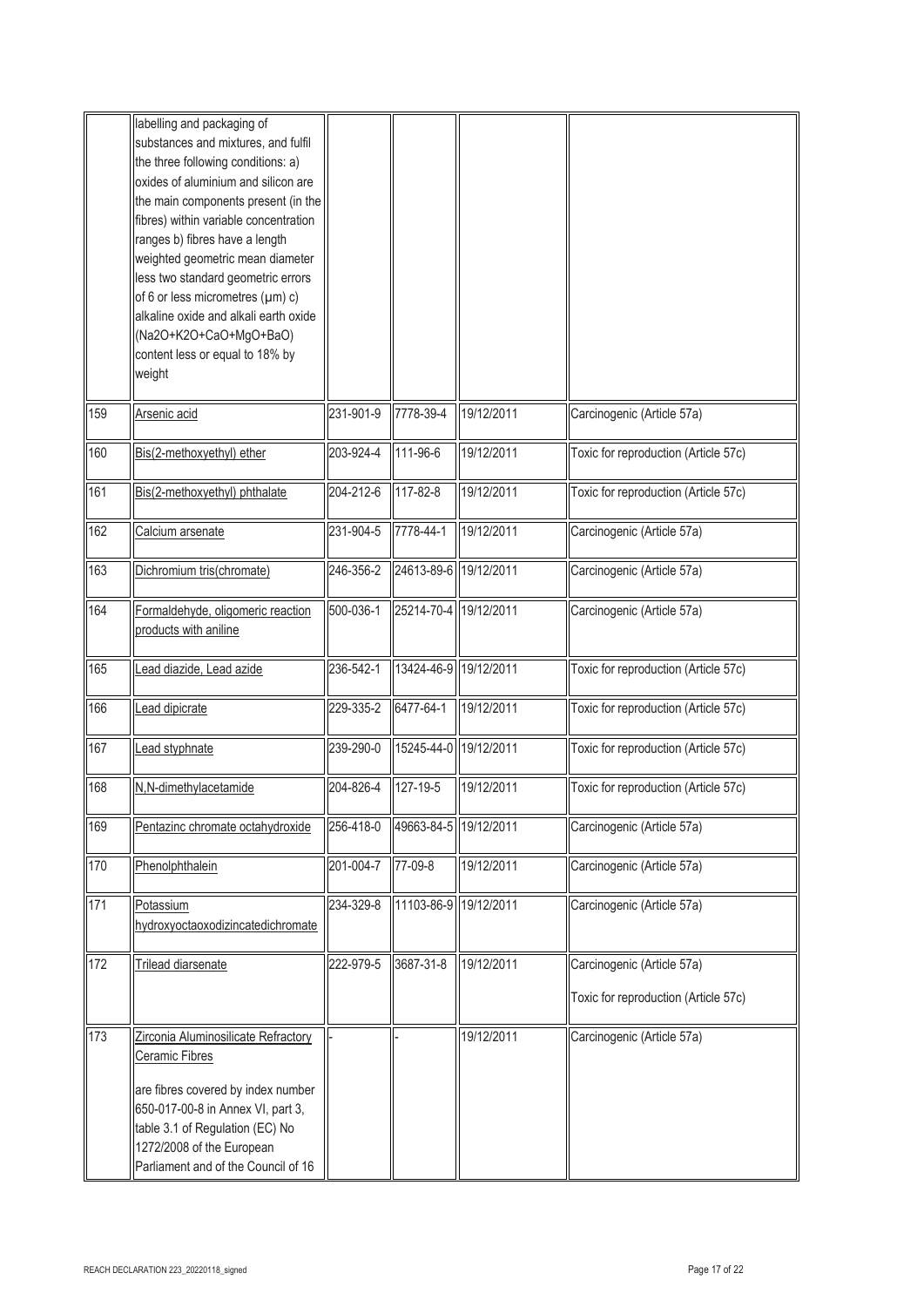|     | December 2008 on classification,<br>labelling and packaging of<br>substances and mixtures, and fulfil<br>the three following conditions: a)<br>oxides of aluminium, silicon and<br>zirconium are the main components<br>present (in the fibres) within variable<br>concentration ranges b) fibres have<br>a length weighted geometric mean<br>diameter less two standard<br>geometric errors of 6 or less<br>micrometres (µm). c) alkaline oxide<br>and alkali earth oxide<br>(Na2O+K2O+CaO+MgO+BaO)<br>content less or equal to 18% by<br>weight |           |                        |            |                                                                    |
|-----|---------------------------------------------------------------------------------------------------------------------------------------------------------------------------------------------------------------------------------------------------------------------------------------------------------------------------------------------------------------------------------------------------------------------------------------------------------------------------------------------------------------------------------------------------|-----------|------------------------|------------|--------------------------------------------------------------------|
| 174 | 1,2,3-trichloropropane                                                                                                                                                                                                                                                                                                                                                                                                                                                                                                                            | 202-486-1 | 96-18-4                | 20/06/2011 | Carcinogenic (Article 57a)<br>Toxic for reproduction (Article 57c) |
| 175 | 1,2-Benzenedicarboxylic acid, di-C6-276-158-1<br>8-branched alkyl esters, C7-rich                                                                                                                                                                                                                                                                                                                                                                                                                                                                 |           | 71888-89-6 20/06/2011  |            | Toxic for reproduction (Article 57c)                               |
| 176 | 1,2-Benzenedicarboxylic acid, di-C7- 271-084-6<br>11-branched and linear alkyl esters                                                                                                                                                                                                                                                                                                                                                                                                                                                             |           | 68515-42-4 20/06/2011  |            | Toxic for reproduction (Article 57c)                               |
| 177 | 1-Methyl-2-pyrrolidone (NMP)                                                                                                                                                                                                                                                                                                                                                                                                                                                                                                                      | 212-828-1 | 872-50-4               | 20/06/2011 | Toxic for reproduction (Article 57c)                               |
| 178 | 2-ethoxyethyl acetate                                                                                                                                                                                                                                                                                                                                                                                                                                                                                                                             | 203-839-2 | 111-15-9               | 20/06/2011 | Toxic for reproduction (Article 57c)                               |
| 179 | Hydrazine                                                                                                                                                                                                                                                                                                                                                                                                                                                                                                                                         | 206-114-9 | 302-01-2,<br>7803-57-8 | 20/06/2011 | Carcinogenic (Article 57a)                                         |
| 180 | Strontium chromate                                                                                                                                                                                                                                                                                                                                                                                                                                                                                                                                | 232-142-6 | 7789-06-2              | 20/06/2011 | Carcinogenic (Article 57a)                                         |
| 181 | 2-ethoxyethanol                                                                                                                                                                                                                                                                                                                                                                                                                                                                                                                                   | 203-804-1 | 110-80-5               | 15/12/2010 | Toxic for reproduction (Article 57c)                               |
| 182 | 2-methoxyethanol                                                                                                                                                                                                                                                                                                                                                                                                                                                                                                                                  | 203-713-7 | 109-86-4               | 15/12/2010 | Toxic for reproduction (Article 57c)                               |
| 183 | Acids generated from chromium<br>trioxide and their oligomers<br>Oligomers of chromic acid and<br>dichromic acid EC no.: -   CAS no.: -<br>Chromic acid EC no.: 231-801-5  <br>CAS no.: 13530-68-2<br>Dichromic acid EC no.: 236-881-5  <br>CAS no.: 7738-94-5                                                                                                                                                                                                                                                                                    |           |                        | 15/12/2010 | Carcinogenic (Article 57a)                                         |
| 184 | Chromium trioxide                                                                                                                                                                                                                                                                                                                                                                                                                                                                                                                                 | 215-607-8 | 1333-82-0              | 15/12/2010 | Carcinogenic (Article 57a)<br>Mutagenic (Article 57b)              |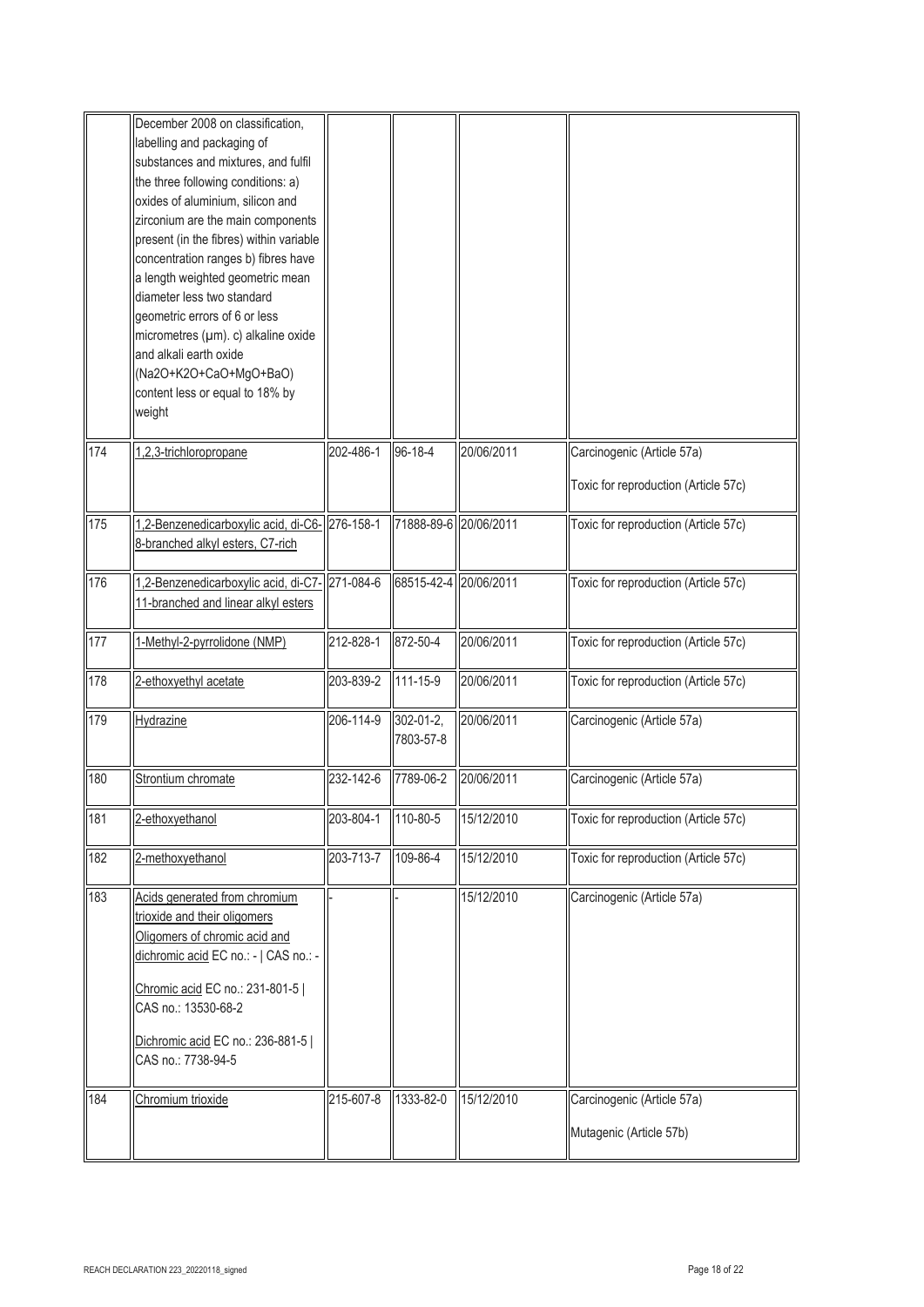| 185 | Cobalt(II) carbonate                                  | 208-169-4 | 513-79-1                 | 15/12/2010 | Carcinogenic (Article 57a)           |
|-----|-------------------------------------------------------|-----------|--------------------------|------------|--------------------------------------|
|     |                                                       |           |                          |            | Toxic for reproduction (Article 57c) |
| 186 | Cobalt(II) diacetate                                  | 200-755-8 | 71-48-7                  | 15/12/2010 | Carcinogenic (Article 57a)           |
|     |                                                       |           |                          |            | Toxic for reproduction (Article 57c) |
| 187 | Cobalt(II) dinitrate                                  | 233-402-1 | 10141-05-6 15/12/2010    |            | Carcinogenic (Article 57a)           |
|     |                                                       |           |                          |            | Toxic for reproduction (Article 57c) |
| 188 | Cobalt(II) sulphate                                   | 233-334-2 | 10124-43-3 15/12/2010    |            | Carcinogenic (Article 57a)           |
|     |                                                       |           |                          |            | Toxic for reproduction (Article 57c) |
| 189 | Ammonium dichromate                                   | 232-143-1 | 7789-09-5                | 18/06/2010 | Carcinogenic (Article 57a)           |
|     |                                                       |           |                          |            | Mutagenic (Article 57b)              |
|     |                                                       |           |                          |            | Toxic for reproduction (Article 57c) |
| 190 | Boric acid                                            |           |                          | 18/06/2010 | Toxic for reproduction (Article 57c) |
|     | EC No. 233-139-2 and EC No. 234-<br>343-4             |           |                          |            |                                      |
|     | Boric acid, crude natural EC no.:                     |           |                          |            |                                      |
|     | 234-343-4   CAS no.: 11113-50-1                       |           |                          |            |                                      |
|     | Boric acid EC no.: 233-139-2   CAS<br>no.: 10043-35-3 |           |                          |            |                                      |
| 191 | Disodium tetraborate, anhydrous                       | 215-540-4 | 12179-04-3<br>1303-96-4, | 18/06/2010 | Toxic for reproduction (Article 57c) |
|     |                                                       |           | 1330-43-4                |            |                                      |
| 192 | Potassium chromate                                    | 232-140-5 | 7789-00-6                | 18/06/2010 | Carcinogenic (Article 57a)           |
|     |                                                       |           |                          |            | Mutagenic (Article 57b)              |
| 193 | Potassium dichromate                                  | 231-906-6 | 7778-50-9                | 18/06/2010 | Carcinogenic (Article 57a)           |
|     |                                                       |           |                          |            | Mutagenic (Article 57b)              |
|     |                                                       |           |                          |            | Toxic for reproduction (Article 57c) |
|     |                                                       |           |                          |            |                                      |
| 194 | Sodium chromate                                       | 231-889-5 | 7775-11-3                | 18/06/2010 | Carcinogenic (Article 57a)           |
|     |                                                       |           |                          |            | Mutagenic (Article 57b)              |
|     |                                                       |           |                          |            | Toxic for reproduction (Article 57c) |
| 195 | Tetraboron disodium heptaoxide,<br>hydrate            | 235-541-3 | 12267-73-1               | 18/06/2010 | Toxic for reproduction (Article 57c) |
| 196 | Trichloroethylene                                     | 201-167-4 | 79-01-6                  | 18/06/2010 | Carcinogenic (Article 57a)           |
|     |                                                       |           |                          |            |                                      |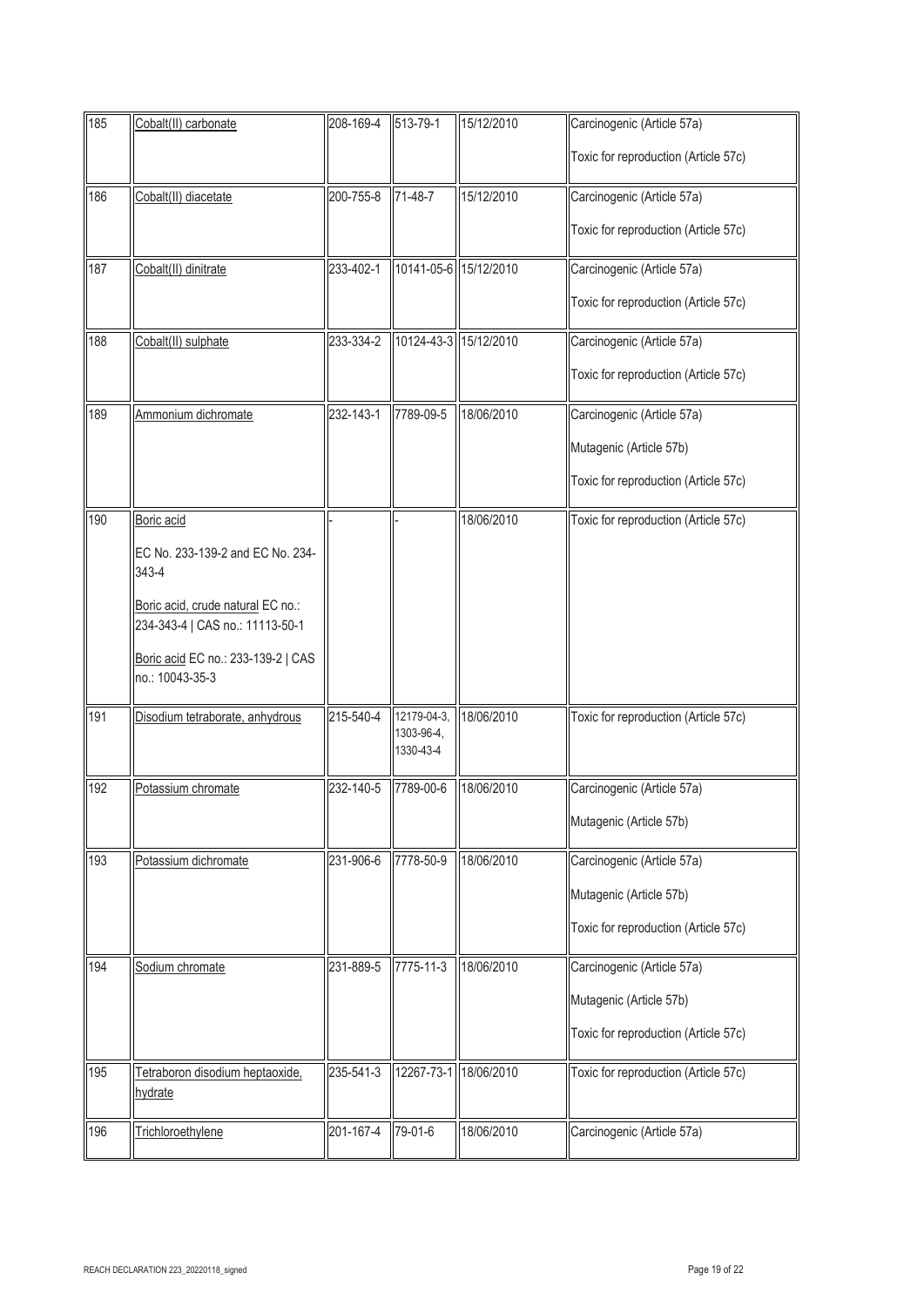| 197 | Acrylamide                                            | 201-173-7 79-06-1 |                       | 30/03/2010            | Carcinogenic (Article 57a)                                        |
|-----|-------------------------------------------------------|-------------------|-----------------------|-----------------------|-------------------------------------------------------------------|
|     |                                                       |                   |                       |                       | Mutagenic (Article 57b)                                           |
| 198 | 2,4-dinitrotoluene                                    | 204-450-0         | 121-14-2              | 13/01/2010            | Carcinogenic (Article 57a)                                        |
| 199 | Anthracene oil                                        | 292-602-7         | 90640-80-5 13/01/2010 |                       | Carcinogenic (Article 57a)                                        |
|     |                                                       |                   |                       |                       | PBT (Article 57 d)                                                |
|     |                                                       |                   |                       |                       | vPvB (Article 57 e)                                               |
| 200 | Anthracene oil, anthracene paste                      | 292-603-2         | 90640-81-6 13/01/2010 |                       | Carcinogenic (Article 57a)                                        |
|     |                                                       |                   |                       |                       | Mutagenic (Article 57b)                                           |
|     |                                                       |                   |                       |                       | PBT (Article 57 d)                                                |
|     |                                                       |                   |                       |                       | vPvB (Article 57 e)                                               |
| 201 | Anthracene oil, anthracene paste,                     | 295-275-9         | 91995-15-2 13/01/2010 |                       | Carcinogenic (Article 57a)                                        |
|     | anthracene fraction                                   |                   |                       |                       | Mutagenic (Article 57b)                                           |
|     |                                                       |                   |                       |                       | PBT (Article 57 d)                                                |
|     |                                                       |                   |                       |                       | vPvB (Article 57 e)                                               |
| 202 | Anthracene oil, anthracene paste,                     | 295-278-5         | 91995-17-4            | 13/01/2010            | Carcinogenic (Article 57a)                                        |
|     | distn. lights                                         |                   |                       |                       | Mutagenic (Article 57b)                                           |
|     |                                                       |                   |                       |                       | PBT (Article 57 d)                                                |
|     |                                                       |                   |                       |                       | vPvB (Article 57 e)                                               |
| 203 | Anthracene oil, anthracene-low                        | 292-604-8         | 90640-82-7            | 13/01/2010            | Carcinogenic (Article 57a)                                        |
|     |                                                       |                   |                       |                       | Mutagenic (Article 57b)                                           |
|     |                                                       |                   |                       |                       | PBT (Article 57 d)                                                |
|     |                                                       |                   |                       |                       | vPvB (Article 57 e)                                               |
| 204 | Diisobutyl phthalate                                  | 201-553-2         | 84-69-5               | 13/01/2010            | Toxic for reproduction (Article 57c)                              |
|     |                                                       |                   |                       |                       | Endocrine disrupting properties (Article<br>57(f) - human health) |
| 205 | ead chromate                                          | 231-846-0         | 7758-97-6             | 13/01/2010            | Carcinogenic (Article 57a)                                        |
|     |                                                       |                   |                       |                       | Toxic for reproduction (Article 57c)                              |
| 206 | Lead chromate molybdate sulphate                      | 235-759-9         |                       | 12656-85-8 13/01/2010 | Carcinogenic (Article 57a)                                        |
|     | red (C.I. Pigment Red 104)                            |                   |                       |                       | Toxic for reproduction (Article 57c)                              |
| 207 | Lead sulfochromate yellow (C.I.<br>Pigment Yellow 34) | 215-693-7         | 1344-37-2             | 13/01/2010            | Carcinogenic (Article 57a)                                        |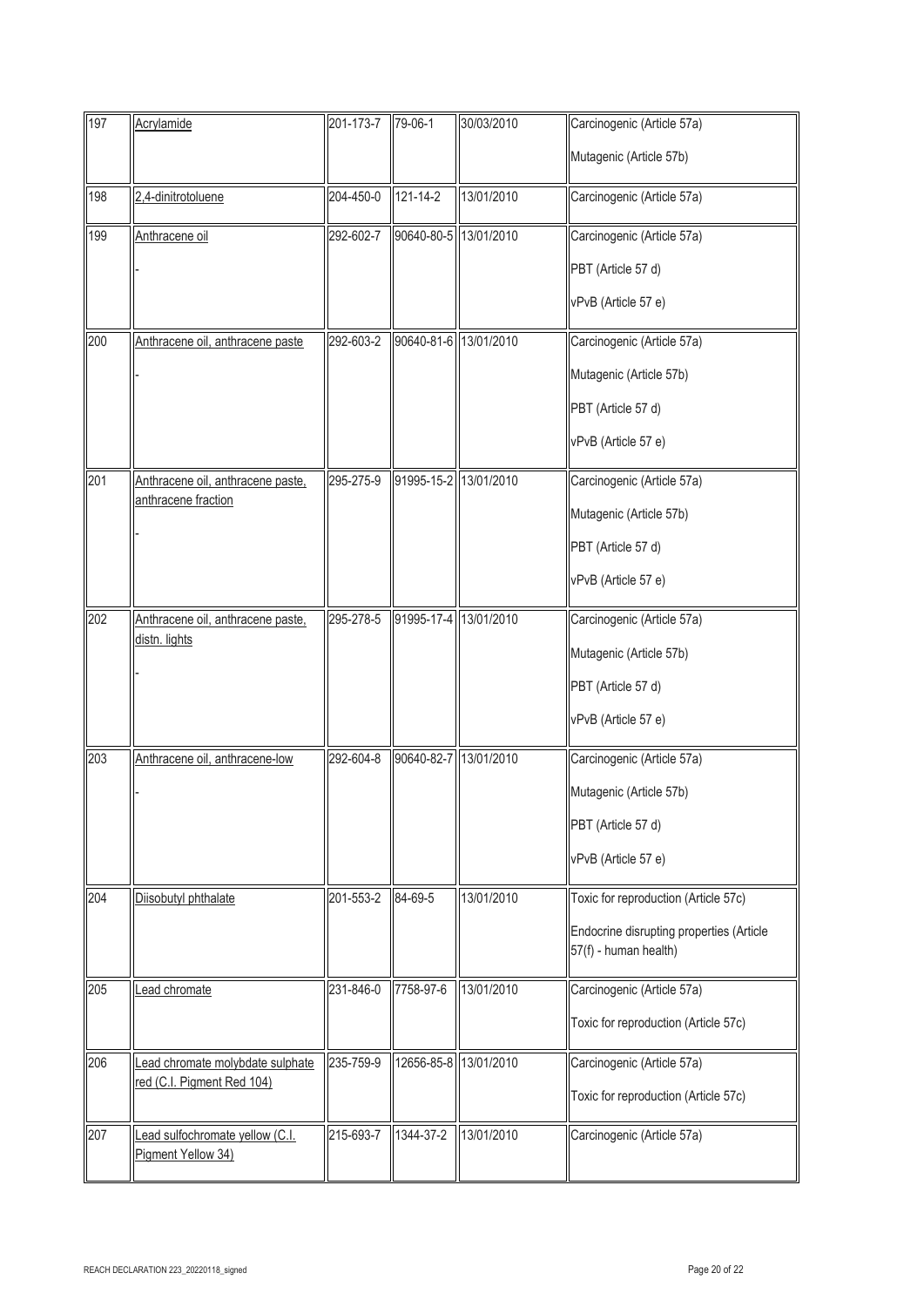|     |                                                                                                                  |           |                       |            | Toxic for reproduction (Article 57c)                              |
|-----|------------------------------------------------------------------------------------------------------------------|-----------|-----------------------|------------|-------------------------------------------------------------------|
| 208 | Pitch, coal tar, high-temp.                                                                                      | 266-028-2 | 65996-93-2 13/01/2010 |            | Carcinogenic (Article 57a)                                        |
|     |                                                                                                                  |           |                       |            | PBT (Article 57 d)                                                |
|     |                                                                                                                  |           |                       |            | vPvB (Article 57 e)                                               |
| 209 | Tris(2-chloroethyl) phosphate                                                                                    | 204-118-5 | 115-96-8              | 13/01/2010 | Toxic for reproduction (Article 57c)                              |
| 210 | 4,4'- Diaminodiphenylmethane<br>(MDA)                                                                            | 202-974-4 | 101-77-9              | 28/10/2008 | Carcinogenic (Article 57a)                                        |
| 211 | 5-tert-butyl-2,4,6-trinitro-m-xylene<br>(Musk xylene)                                                            | 201-329-4 | $81 - 15 - 2$         | 28/10/2008 | vPvB (Article 57 e)                                               |
| 212 | Alkanes, C10-13, chloro (Short                                                                                   | 287-476-5 | 85535-84-8 28/10/2008 |            | PBT (Article 57 d)                                                |
|     | <b>Chain Chlorinated Paraffins)</b>                                                                              |           |                       |            | vPvB (Article 57 e)                                               |
| 213 | Anthracene                                                                                                       | 204-371-1 | 120-12-7              | 28/10/2008 | PBT (Article 57 d)                                                |
| 214 | Benzyl butyl phthalate (BBP)                                                                                     | 201-622-7 | 85-68-7               | 28/10/2008 | Toxic for reproduction (Article 57c)                              |
|     |                                                                                                                  |           |                       |            | Endocrine disrupting properties (Article<br>57(f) - human health) |
| 215 | Bis (2-ethylhexyl)phthalate (DEHP)                                                                               | 204-211-0 | 117-81-7              | 28/10/2008 | Toxic for reproduction (Article 57c)                              |
|     |                                                                                                                  |           |                       |            | Endocrine disrupting properties (Article<br>57(f) - environment)  |
|     |                                                                                                                  |           |                       |            | Endocrine disrupting properties (Article<br>57(f) - human health) |
| 216 | Bis(tributyltin) oxide (TBTO)                                                                                    | 200-268-0 | 56-35-9               | 28/10/2008 | PBT (Article 57 d)                                                |
| 217 | Cobalt dichloride                                                                                                | 231-589-4 | 7646-79-9             | 28/10/2008 | Carcinogenic (Article 57a)                                        |
|     |                                                                                                                  |           |                       |            | Toxic for reproduction (Article 57c)                              |
| 218 | Diarsenic pentaoxide                                                                                             | 215-116-9 | 1303-28-2             | 28/10/2008 | Carcinogenic (Article 57a)                                        |
| 219 | Diarsenic trioxide                                                                                               | 215-481-4 | 1327-53-3             | 28/10/2008 | Carcinogenic (Article 57a)                                        |
| 220 | Dibutyl phthalate (DBP)                                                                                          | 201-557-4 | 84-74-2               | 28/10/2008 | Toxic for reproduction (Article 57c)                              |
|     |                                                                                                                  |           |                       |            | Endocrine disrupting properties (Article<br>57(f) - human health) |
| 221 | Hexabromocyclododecane (HBCDD)                                                                                   |           |                       | 28/10/2008 | PBT (Article 57 d)                                                |
|     | and all major diastereoisomers<br>identified<br>gamma-hexabromocyclododecane<br>EC no.: -   CAS no.: 134237-52-8 |           |                       |            |                                                                   |